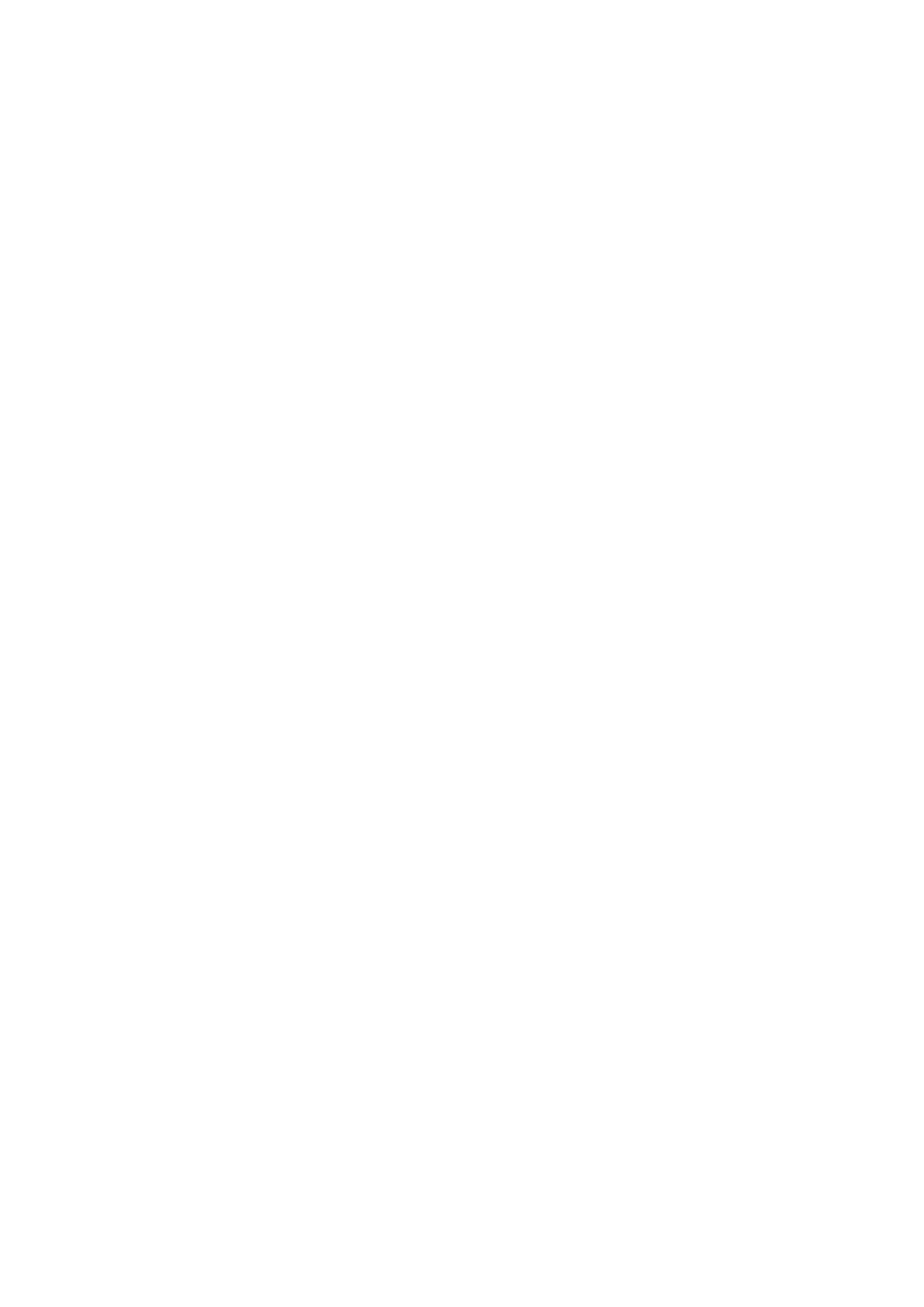## **LOCAL GOVERNMENT ACT 1995**

## SHIRE OF VICTORIA PLAINS

## **MEETING PROCEDURES LOCAL LAW 2018**

#### **CONTENTS**

## **PART 1—PRELIMINARY**

- 1.1 Citation
- 1.2 Commencement
- 1.3 Application
- 1.4 Repeal
- 1.5 Definitions

#### **PART 2—ESTABLISHMENT AND MEMBERSHIP OF COMMITTEES**

- 2.1 Establishment of committees
- 2.2 Types of committees
- 2.3 Delegation of some powers and duties to certain committees
- 2.4 Limits on delegation of powers and duties to certain committees
- 2.5 Appointment of committee members
- 2.6 Tenure of committee membership
- 2.7 Resignation of committee members
- 2.8 Register of delegations to committees
- 2.9 Committees to report

## **PART 3—CALLING AND CONVENING MEETINGS**

- 3.1 Ordinary and special Council meetings
- 3.2 Calling Council meetings
- 3.3 Convening Council meetings
- 3.4 Calling committee meetings
- 3.5 Public notice of meetings

#### **PART 4—PRESIDING MEMBER AND QUORUM**

- 4.1 Who presides
- 4.2 When the Deputy President can act
- 4.3 Who acts if no President
- 4.4 Election of presiding members of committees
- 4.5 Election of deputy presiding members of committees
- 4.6 Functions of deputy presiding members
- 4.7 Who acts if no presiding member
- 4.8 Quorum for meetings
- 4.9 Reduction of quorum for Council meetings
- 4.10 Reduction of quorum for committee meetings
- 4.11 Procedure where no quorum to begin a meeting
- 4.12 Procedure where quorum not present during a meeting
- 4.13 Names to be recorded

## **PART 5—BUSINESS OF A MEETING**

- 5.1 Business to be specified
- 5.2 Order of business
- 5.3 Grant of leave of absence
- 5.4 Announcements by the presiding member
- 5.5 Motions of which previous notice has been given
- 5.6 New business of an urgent nature
- 5.7 Adoption by exception resolution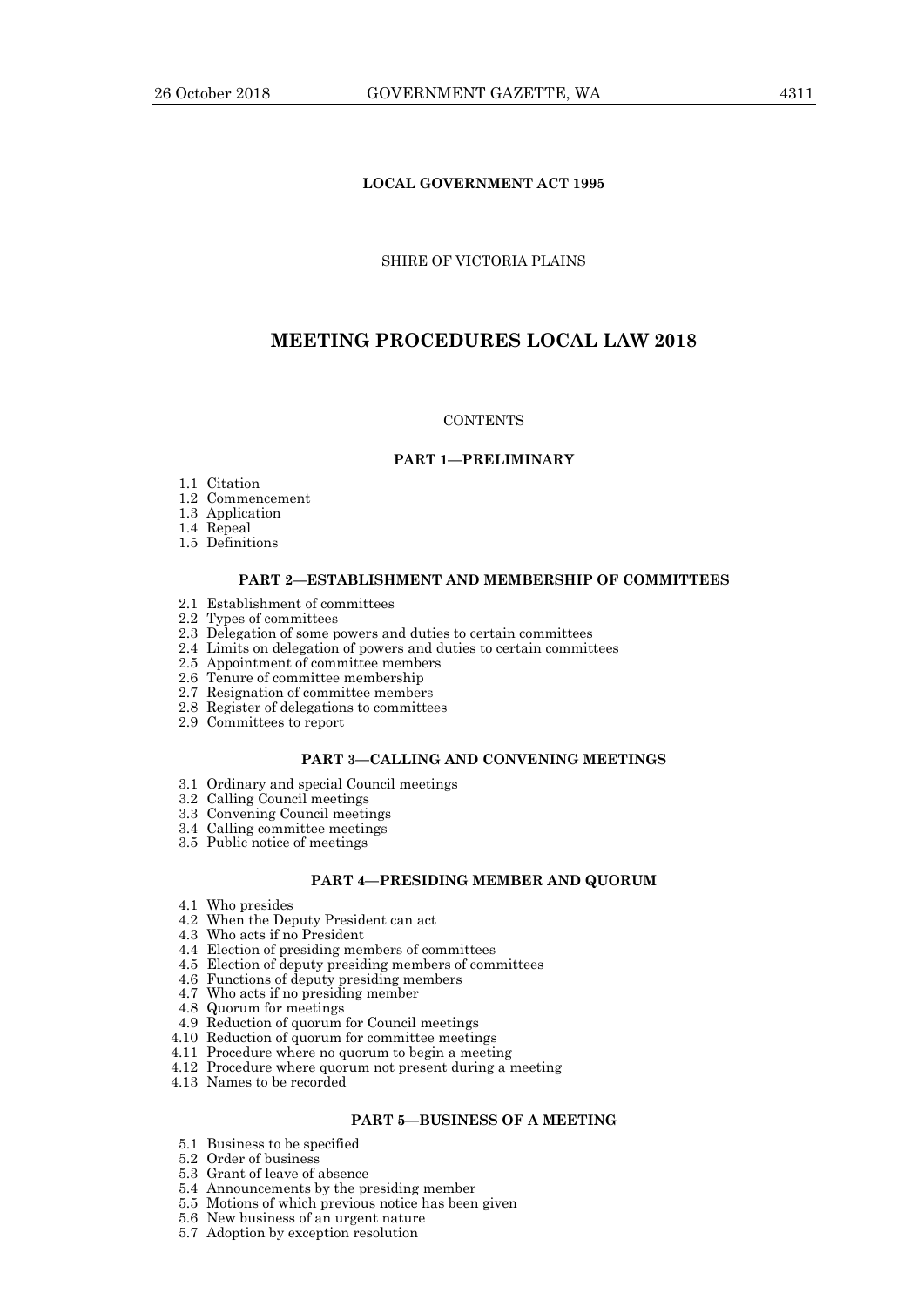#### **PART 6—PUBLIC PARTICIPATION**

- 6.1 Meetings generally open to the public
- 6.2 Closure of meetings to the public
- 6.3 Question time for the public
- 6.4 Question time for the public at certain meetings
- 6.5 Minimum question time for the public
- 6.6 Procedures for question time for the public
- 6.7 Other procedures for question time for the public
- 6.8 Distinguished visitors
- 6.9 Deputations
- 6.10 Presentation of petitions to Council
- 6.11 Presentation of gift or awards to Council
- 6.12 Participation at committee meetings
- 6.13 Council may meet to hear public submissions
- 6.14 Public inspection of agenda materials
- 6.15 Confidentiality of information withheld
- 6.16 Recording of proceedings
- 6.17 Prevention of disturbance

#### **PART 7—QUESTIONS BY MEMBERS**

7.1 Questions by members

## **PART 8—CONDUCT OF MEMBERS**

- 8.1 Members to be in their proper places
- 8.2 Respect to the Presiding Member
- 8.3 Official titles to be used
- 8.4 Entering or leaving a meeting
- 8.5 Members to indicate their intention to speak
- 8.6 Priority of speaking
- 8.7 Presiding member may take part in debates
- 8.8 Relevance
- 8.9 Speaking twice
- 8.10 Duration of speeches
- 8.11 No speaking after conclusion of debate
- 8.12 No interruption
- 8.13 Personal explanations
- 8.14 No reopening of discussion
- 8.15 Adverse reflection
- 8.16 Withdrawal of offensive language

## **PART 9—PRESERVING ORDER**

- 9.1 Presiding member to preserve order
- 9.2 Point of order
- 9.3 Procedures on a point of order
- 9.4 Calling attention to breach
- 9.5 Ruling by the presiding member
- 9.6 Continued breach of order
- 9.7 Right of presiding member to adjourn

#### **PART 10—DEBATE OF SUBSTANTIVE MOTIONS**

- 10.1 Motions to be stated and in writing
- 10.2 Complex motions
- 10.3 Motions to be supported
- 10.4 Unopposed business
- 10.5 Only one substantive motion at a time
- 10.6 Order of call in debate
- 10.7 Limit of debate
- 10.8 Member may require motion to be read
- 10.9 Consent of seconder required for alteration
- 10.10 Order of amendments
- 10.11 Form of an amendment
- 10.12 Amendment must not negate original motion
- 10.13 Relevance of amendments
- 10.14 Mover of motion may speak on amendment
- 10.15 Effect of an amendment
- 10.16 Withdrawal of motion or amendment
- 10.17 Right of reply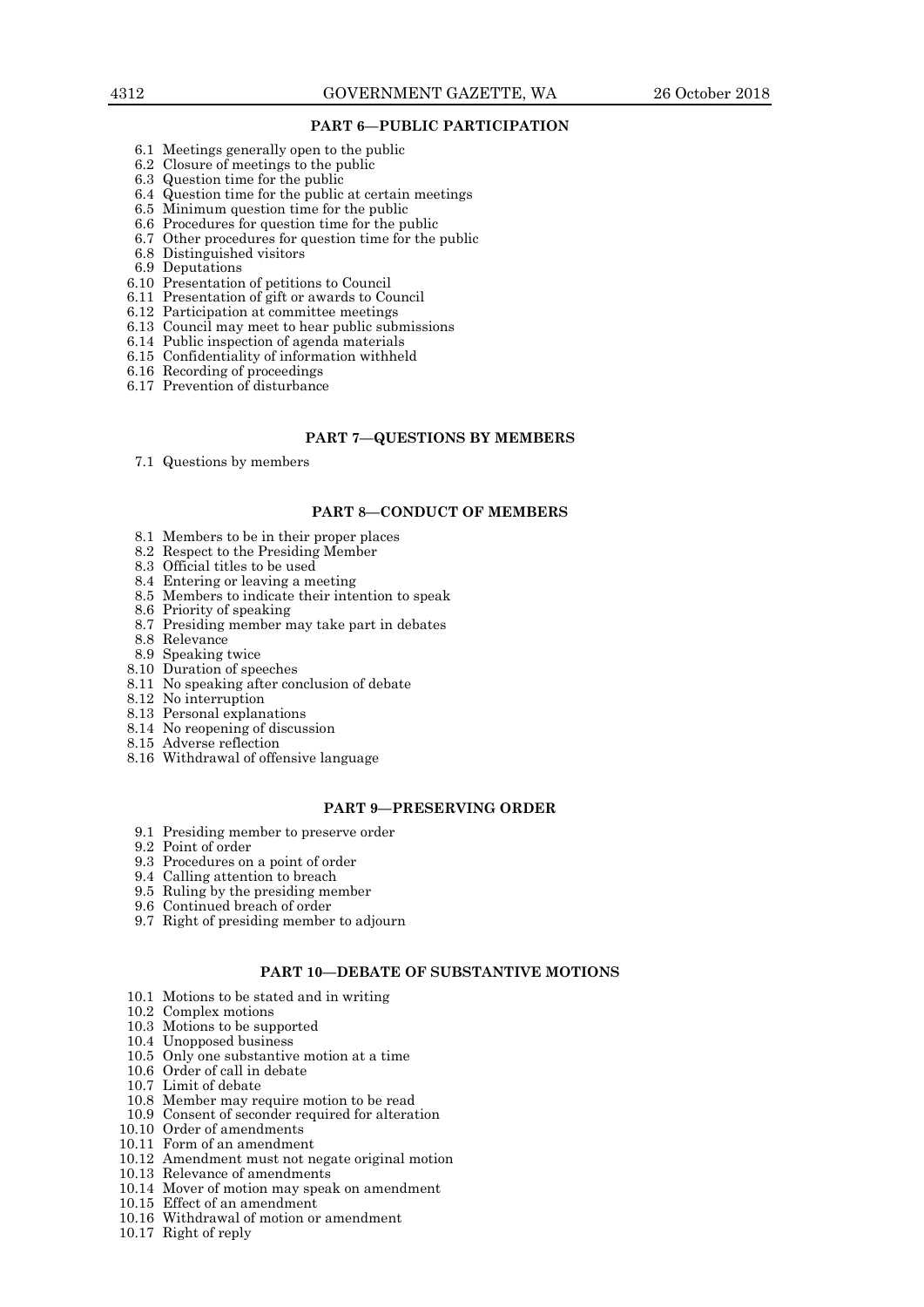#### **PART 11—PROCEDURAL MOTIONS**

- 11.1 Permissible procedural motions
- 11.2 No debate
- 11.3 Procedural motion—right of reply on substantive motion
- 11.4 Meeting to proceed to the next business
- 11.5 Debate to be adjourned
- 11.6 Meeting now adjourn
- 11.7 Ruling of the presiding member to be disagreed with
- 11.8 Meetings closed to the public
- 11.9 Question to be put
- 11.10 Member to be no longer heard

## **PART 12—DISCLOSURE OF INTERESTS**

12.1 Disclosure of interests

#### **PART 13—VOTING**

- 13.1 Motion or amendment—when put
- 13.2 Majorities required for decisions
- 13.3 Voting
- 13.4 Method of taking vote

## **PART 14—MINUTES OF MEETINGS**

- 14.1 Content of minutes
- 14.2 Keeping of minutes
- 14.3 Public inspection of unconfirmed minutes
- 14.4 Confirmation of minutes

## **PART 15—ADJOURNMENT OF MEETING**

- 15.1 Meeting may be adjourned
- 15.2 Effect of adjournment

#### **PART 16—REVOKING OR CHANGING DECISIONS**

- 16.1 Requirements to revoke or change decisions
- 16.2 Limitations on powers to revoke or change decisions
- 16.3 Implementing a decision

## **PART 17—SUSPENSION OF LOCAL LAW**

- 17.1 Suspension of local law
- 17.2 Where local law does not apply

## **PART 18—MEETINGS OF ELECTORS**

- 18.1 Electors' general meetings
- 18.2 Matters for discussion at electors' general meetings
- 18.3 Electors' special meetings
- 18.4 Requests for electors' special meetings
- 18.5 Convening electors' meetings
- 18.6 Who presides at electors' meetings
- 18.7 Procedure for electors' meetings
- 18.8 Participation of non-electors
- 18.9 Voting at electors' meetings
- 18.10 Minutes of electors' meetings
- 18.11 Decisions made at electors' meetings

## **PART 19—ENFORCEMENT**

- 19.1 Penalty for breach
- 19.2 Who can prosecute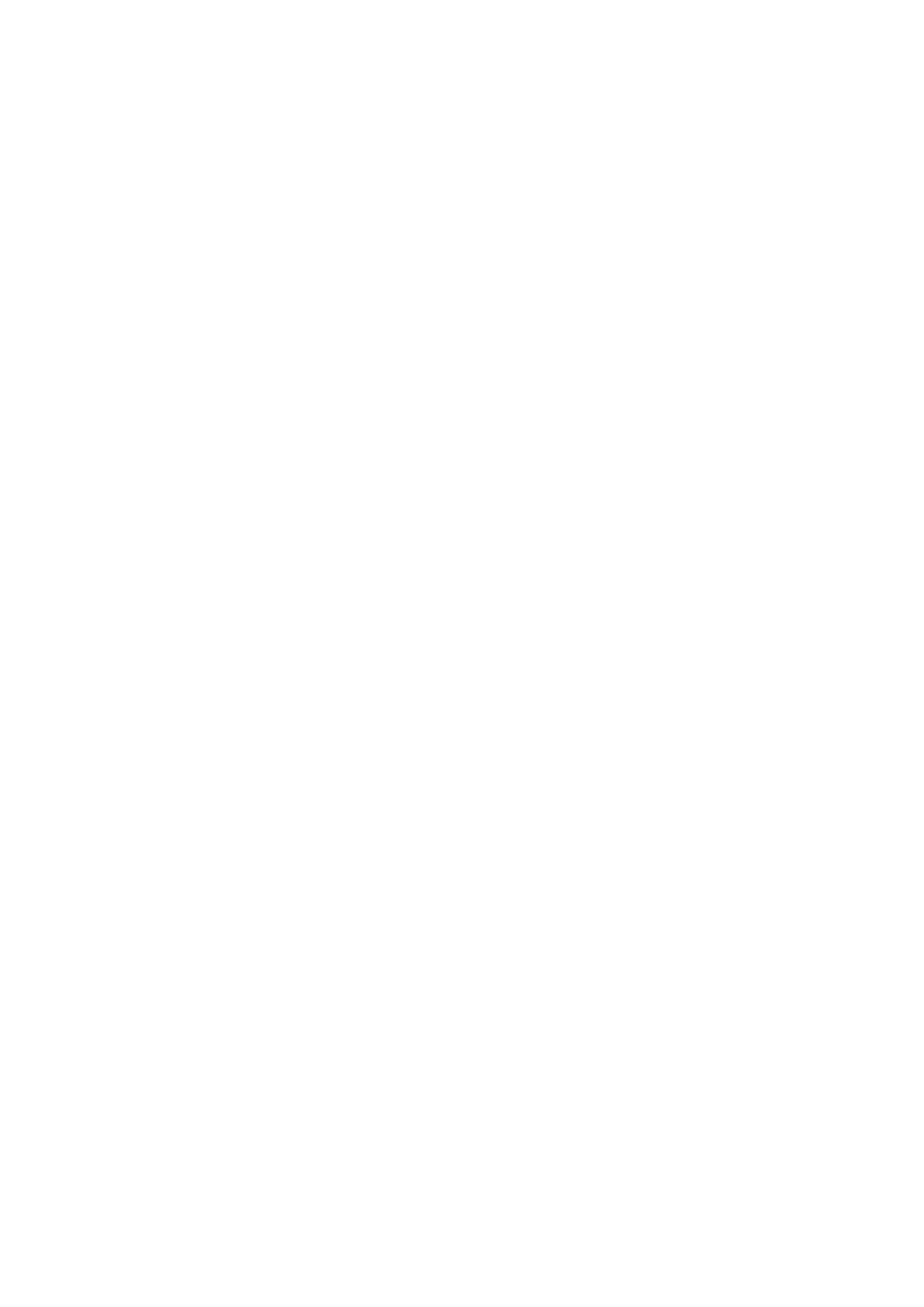## **LOCAL GOVERNMENT ACT 1995**

## SHIRE OF VICTORIA PLAINS

## **MEETING PROCEDURES LOCAL LAW 2018**

Under the powers conferred by the *Local Government Act 1995* and under all other relevant powers, the Council of the Shire of Victoria Plains resolved on 19 September 2018 to adopt the following local law.

## **PART 1—PRELIMINARY**

## **1.1 Citation**

This local law may be cited as the *Shire of Victoria Plains Meeting Procedures Local Law 2018*.

#### **1.2 Commencement**

The local law comes into operation 14 days after the date of its publication in the *Government Gazette*.

#### **1.3 Application**

This local law provides rules and guidelines which apply to the conduct of meetings of the Council, its committees and to meetings of electors.

#### **1.4 Repeal**

The *Shire of Victoria Plains Local Law Relating to Standing Orders* published in the *Government Gazette* on 26 August 1997 is repealed.

## **1.5 Definitions**

(1) In this local law unless the context otherwise requires—

*absolute majority* has the meaning given to it in section 1.4 of the Act;

*Act* means the *Local Government Act 1995*;

*CEO* means the Chief Executive Officer of the local government;

*committee* means a committee of the Council established under section 5.8 of the Act;

*committee meeting* means a meeting of a committee;

*Council* means the Council of the local government;

*employee* means an employee of the local government and includes a person under section 5.70(1) of the Act;

*local government* means the Shire of Victoria Plains;

*meeting* means a meeting of the Council, a committee or electors, as the context requires;

*member* has the meaning given to it in—

- (a) section 1.4 of the Act; or
- (b) section  $5.10(1)$  of the Act;

*original motion* means the motion that first introduces a proposal to be considered at a meeting; *President* means the President of the local government or other presiding member at a Council meeting under section 5.6 of the Act;

*presiding member* means, as the context requires-

- (a) in respect of the Council, the person presiding under section 5.6 of the Act;
- (b) in respect of a committee, the person presiding under sections 5.12, 5.13, and 5.14 of the Act; or
- (c) in respect of an electors' meeting, the person presiding under section 5.30 of the Act;

*procedural motion* means a motion used to control the conduct of a meeting;

*Regulations* means the *Local Government (Administration) Regulations 1996*;

*simple majority* means more than 50% of the members present and voting; and

*substantive motion* means an original motion or an original motion as amended, but does not include an amendment or a procedural motion.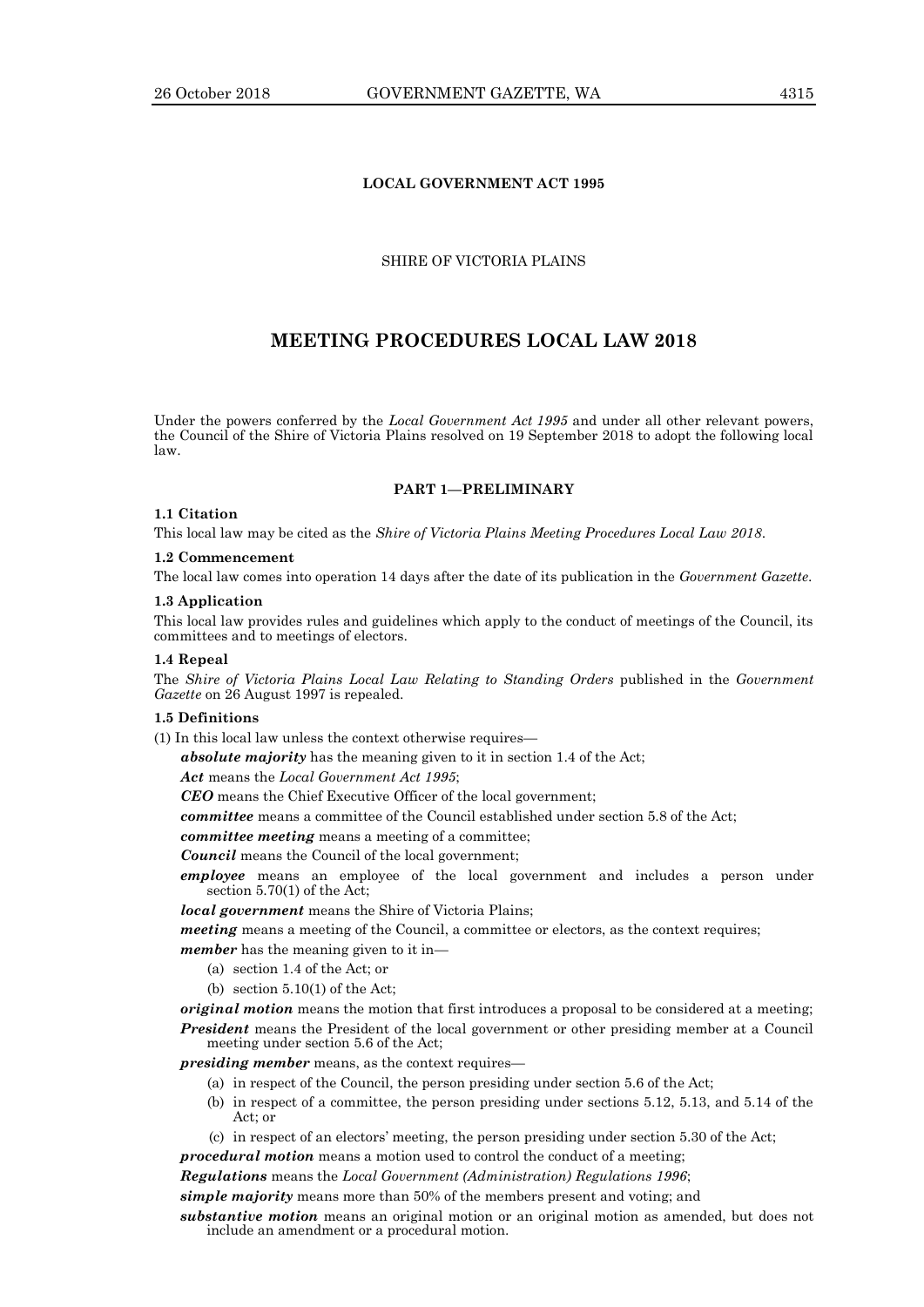(2) Unless otherwise defined in this local law, the terms and expressions used in this local law are to have the meaning given to them in the Act and Regulations.

## **PART 2—ESTABLISHMENT AND MEMBERSHIP OF COMMITTEES**

## **2.1 Establishment of committees**

(1) The establishment of committees is dealt with in section 5.8 of the Act.

(2) A Council resolution to establish a committee under section 5.8 of the Act is to include—

- (a) the terms of reference of the committee;
- (b) the number of Council members, employees and other persons to be appointed to the committee;
- (c) the names or titles of the Council members and employees to be appointed to the committee;
- (d) the names of other persons to be appointed to the committee or an explanation of the procedure to be followed to determine the appointments; and
- (e) details of the delegation of any powers or duties to the committee under section 5.16 of the Act.

(3) This local law is to apply to the conduct of committee meetings.

## **2.2 Types of committees**

The types of committees are dealt with in section 5.9 of the Act.

## **2.3 Delegation of some powers and duties to certain committees**

The delegation of some powers and duties to certain committees is dealt with in section 5.16 of the Act.

## **2.4 Limits on delegation of powers and duties to certain committees**

The limits on the delegation of powers and duties to certain committees are dealt with in section 5.17 of the Act.

## **2.5 Appointment of committee members**

The appointment of committee members is dealt with in sections 5.10 and 5.11A of the Act.

## **2.6 Tenure of committee membership**

Tenure of committee membership is dealt with in section 5.11 of the Act.

## **2.7 Resignation of committee members**

The resignation of committee members is dealt with in regulation 4 of the Regulations.

## **2.8 Register of delegations to committees**

The register of delegations to committees is dealt with in section 5.18 of the Act.

## **2.9 Committees to report**

A committee—

- (a) is answerable to the Council; and
- (b) is to report on its activities when, and to the extent, required by the Council.

## **PART 3—CALLING AND CONVENING MEETINGS**

## **3.1 Ordinary and special Council meetings**

(1) Ordinary and special Council meetings are dealt with in the Act.

(2) An ordinary meeting of the Council, held on a monthly basis or otherwise as determined by the Council, is for the purpose of considering and dealing with the ordinary business of the Council.

(3) A special meeting of the Council is held for the purpose of considering and dealing with Council business that is urgent, complex in nature, for a particular purpose or confidential.

## **3.2 Calling Council meetings**

The calling of Council meetings is dealt with in section 5.4 of the Act.

## **3.3 Convening Council meetings**

(1) The convening of a Council meeting is dealt with in section 5.5 of the Act.

(2) The CEO is to give at least 72 hours notice, for the purposes of section 5.5 of the Act, in convening a special meeting of the Council, subject to subclause (3).

(3) Where, in the opinion of the President or at least one-third of the members, there is a need to meet urgently, the CEO may give a lesser period of notice of a special Council meeting.

## **3.4 Calling committee meetings**

The CEO is to call a meeting of any committee when requested by the President, the presiding member of a committee or any two members of that committee.

## **3.5 Public notice of meetings**

Public notice of meetings is dealt with in regulation 12 of the Regulations.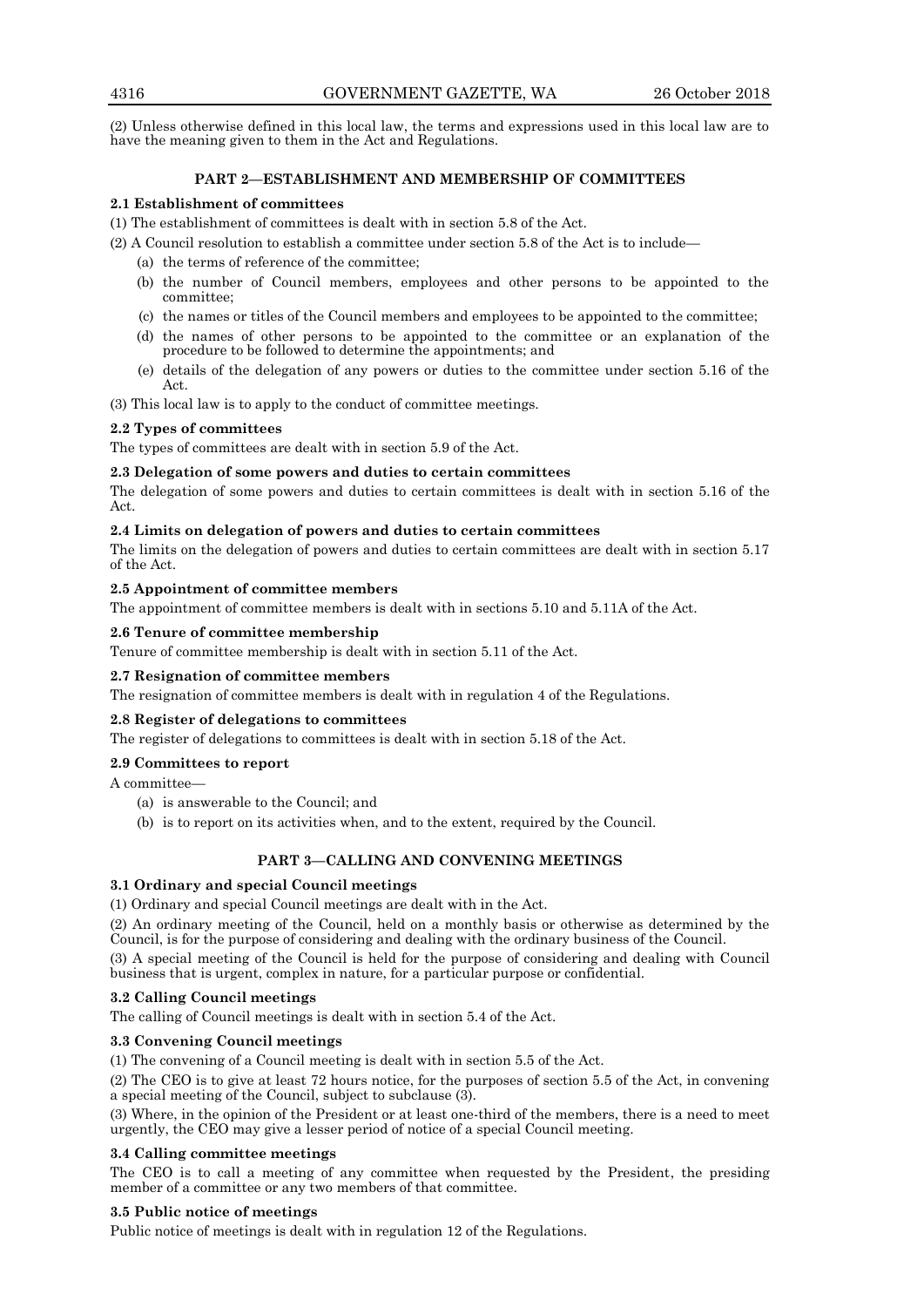## **PART 4—PRESIDING MEMBER AND QUORUM**

## **4.1 Who presides**

Who presides at a Council meeting is dealt with in section 5.6 of the Act.

#### **4.2 When the Deputy President can act**

When the Deputy President can act is dealt with in section 5.34 of the Act.

#### **4.3 Who acts if no President**

Who acts if there is no President is dealt with in section 5.35 of the Act.

#### **4.4 Election of presiding members of committees**

The election of presiding members of committees is dealt with in section 5.12(1) of the Act.

#### **4.5 Election of deputy presiding members of committees**

The election of deputy presiding members of committees is dealt with in section 5.12(2) the Act.

## **4.6 Functions of deputy presiding members**

The functions of deputy presiding members are dealt with in section 5.13 of the Act.

#### **4.7 Who acts if no presiding member**

Who acts if no presiding member is dealt with in section 5.14 of the Act.

#### **4.8 Quorum for meetings**

The quorum for meetings is dealt with in section 5.19 of the Act.

#### **4.9 Reduction of quorum for Council meetings**

The power of the Minister for to reduce the number for a quorum and certain majorities is dealt with in section 5.7 of the Act.

## **4.10 Reduction of quorum for committee meetings**

The reduction of a quorum for committee meetings is dealt with in section 5.15 the Act.

#### **4.11 Procedure where no quorum to begin a meeting**

The procedure where there is no quorum to begin a meeting is dealt with in regulation 8 of the Regulations.

## **4.12 Procedure where quorum not present during a meeting**

If at any time during a meeting a quorum is not present, the presiding member is—

- (a) immediately to suspend the proceedings of the meeting for a period of up to 30 minutes; and
- (b) if a quorum is not present at the expiry of that period, the presiding member is to adjourn the meeting to some future time or date.

#### **4.13 Names to be recorded**

The names of the members then present are to be recorded in the minutes at any meeting—

- (a) at which there is not a quorum present; or
- (b) which is adjourned for want of a quorum.

## **PART 5—BUSINESS OF A MEETING**

#### **5.1 Business to be specified**

(1) No business is to be transacted at any ordinary meeting other than that specified in the agenda, without the approval of the presiding member or a decision of the members present.

(2) No business is to be transacted at a special meeting other than that given in the notice as the purpose of the meeting.

(3) Where a meeting is adjourned to the next ordinary meeting then, the business unresolved at the adjourned meeting is to be dealt with before considering Reports at that ordinary meeting.

(4) Where a meeting is adjourned to a meeting other than the next ordinary meeting, no business is to be transacted at that later meeting other than that—

- (a) specified in the notice of the meeting which had been adjourned; and
- (b) which remains unresolved.

## **5.2 Order of business**

(1) The order of business of an ordinary meeting of the Council shall be determined by the local government from time to time, and shall include—

- 1. Declaration of Opening
	- 1.1 Opening
	- 1.2 Announcements by presiding member
- 2. Record of attendance-
	- 2.1 Members present
	- 2.2 Staff attending 2.3 Apologies
	-
	- 2.4 Approved leave of absence
	- 2.5 Observers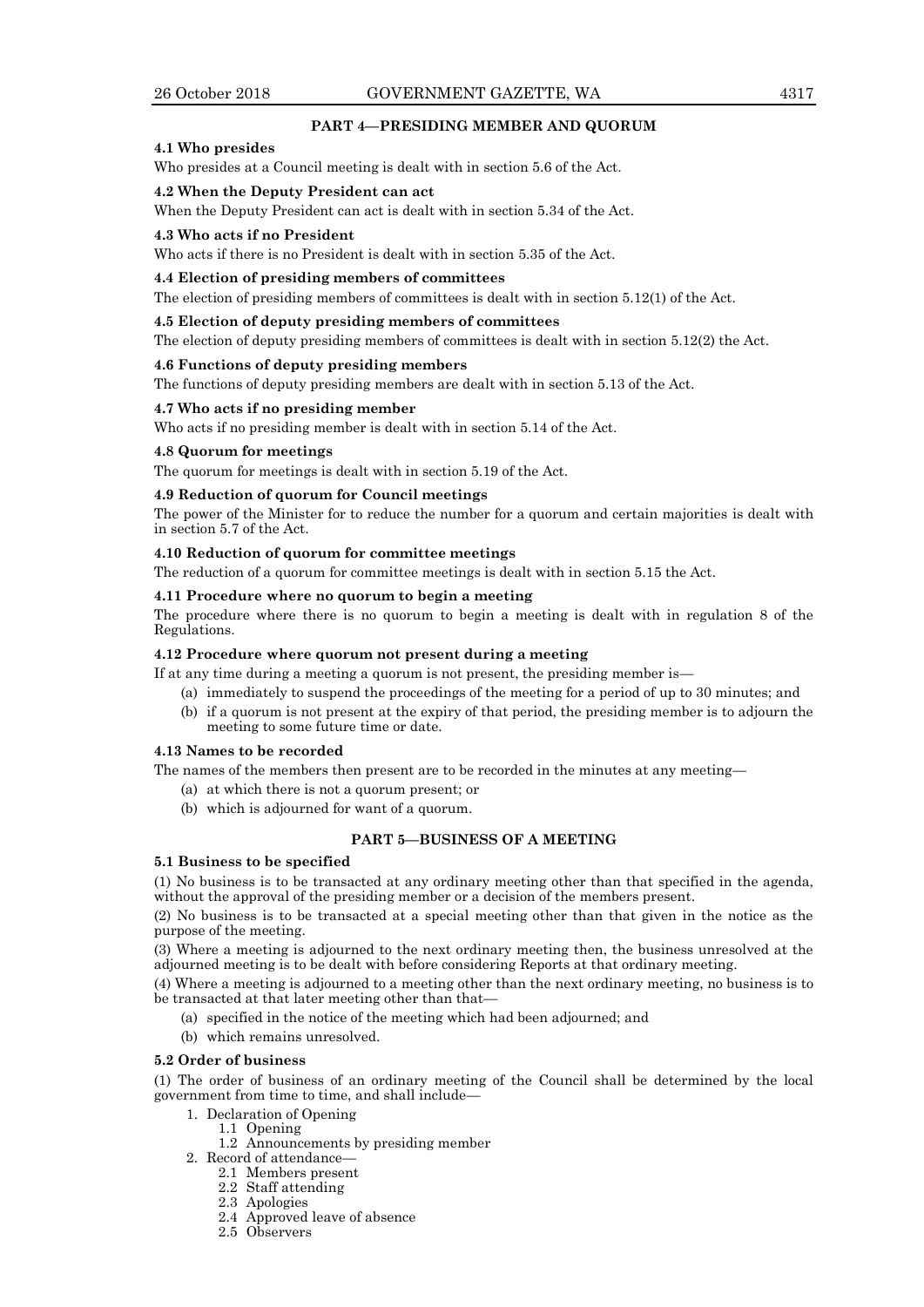- 3. Disclosures of interest—
	- 3.1 Financial
	- 3.2 Proximity
	- 3.3 Impartiality
- 4. Public Question Time—
	- 4.1 Response to previous public questions taken on notice 4.2 Public questions without notice
	-
- 5. Presentations and Deputations— 5.1 Presentations
	- 5.2 Deputations
- 6. Applications for leave of absence
- 7. Confirmation of minutes
- 8. Reports requiring decision
- 9. Member motions of which previous notice has been given
- 10. New business of an urgent nature requiring decision introduced by decision of the meeting
- 11. Meeting closed to public—
	- 11.1 Matters for which the meeting may be closed
	- 11.2 Public reading of resolutions made during a closed meeting
- 12. Closure of meeting

(2) Unless otherwise decided by the committee, the order of business at any ordinary meeting of a committee is to be as follows—

- 1. Declaration of Opening
	- 1.1 Opening
	- 1.2 Announcements by presiding member
- 2. Record of attendance—
	- 2.1 Members present
		- 2.2 Staff attending
		- 2.3 Apologies
	- 2.4 Approved leave of absence
- 3. Disclosures of interest—
	- 3.1 Financial
	- 3.2 Proximity
	- 3.3 Impartiality
- 4. Public question time where a Committee has delegated authority—
	- 4.1 Response to previous public questions taken on notice
	- 4.2 Public questions without notice
- 5. Confirmation of minutes
- 6. Reports requiring decision
- 7. Member motions of which previous notice has been given
- 8. New business of an urgent nature requiring decision introduced by decision of the meeting
- 9. Meeting closed to public—
	- 9.1 Matters for which the meeting may be closed
	- 9.2 Public reading of resolutions made during a closed meeting
- 10. Closure of meeting

(3) Unless otherwise decided by the meeting, the order of business at any ordinary or special meeting is to be the order in which that business stands in the agenda of the meeting.

(4) In determining the order of business for any meeting of the Council or a committee, the provisions of the Act and Regulations relating to the time at which public question time is to be held are to be observed.

## **5.3 Grant of leave of absence**

The grant of leave of absence is dealt with in section 2.25 the Act.

## **5.4 Announcements by the presiding member**

Announcements by the presiding member under item 1.2 of subclause 5.2(1) or item 1.2 of subclause  $5.2(2)$  are

- (a) to inform the meeting of official duties performed, or functions attended, by the President, or of other matters of importance to the meeting, of which the meeting has not previously been informed;
- (b) to be brief and concise; and
- (c) to be completed within ten minutes.

## **5.5 Motions of which previous notice has been given**

(1) Unless the Act, Regulations or this local law otherwise provide, a member may raise at a meeting such business as he or she considers appropriate, in the form of a motion, of which notice has been given in writing to the CEO and which has been included on the agenda.

(2) A notice of motion under subclause (1) is to be given at least seven working days before the meeting at which the motion is moved.

(3) A notice of motion is to relate to the good governance of the district.

- (4) The CEO—
	- (a) with the concurrence of the President, may exclude from the notice paper any notice of motion deemed to be, or likely to involve, a breach of any of this local law or any other written law;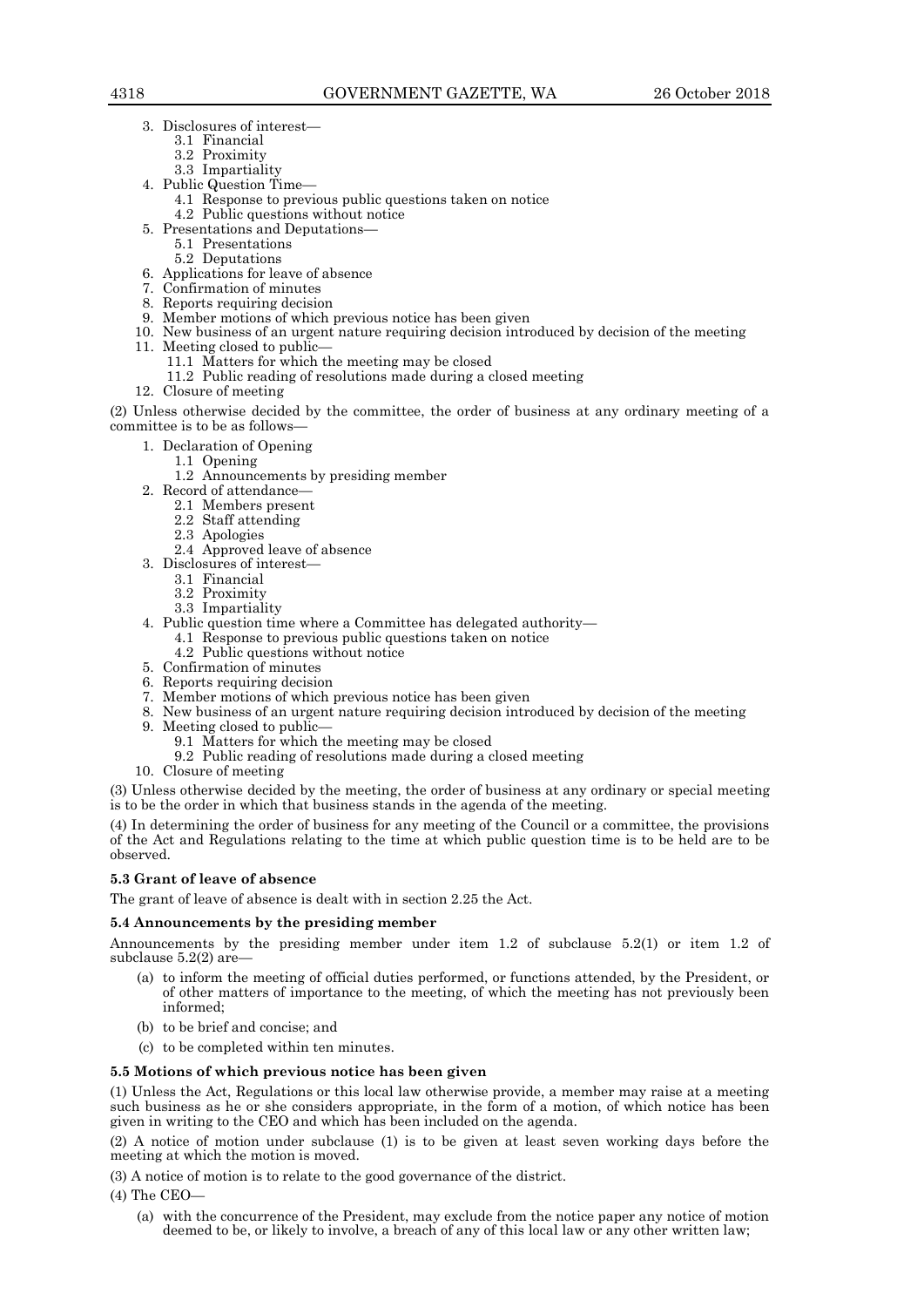- (b) will inform members on each occasion that a notice has been excluded and the reasons for that exclusion;
- (c) after consultation with the member where this is practicable, may make such amendments to the form but not the substance as will bring the notice of motion into due form; and
- (d) may provide to the members relevant and material facts and circumstances pertaining to the notice of motion on such matters as policy, budget and law.

(5) A motion of which notice has been given is to lapse unless—

- (a) the member who gave notice of it, or some other member authorised by the originating member in writing, moves the motion when called on; or
- (b) the meeting on a motion agrees to defer consideration of the motion to a later stage or date.

(6) If a notice of motion is given and lapses under subclause (5), notice of a motion in the same terms or to the same effect is not to be given again for at least three months from the date of such lapse.

#### **5.6 New business of an urgent nature**

(1) In cases of urgency or other special circumstances, matters may, on a motion by the presiding member that is carried by the meeting, be raised without notice and decided by the meeting.

(2) In subclause (1), *cases of urgency or other special circumstances* means matters that have arisen after the preparation of the agenda that are considered by the presiding member to be of such importance and urgency that they are unable to be dealt with administratively by the local government and must be considered and dealt with by the Council or committee before the next meeting.

#### **5.7 Adoption by exception resolution**

(1) In this clause *adoption by exception resolution* means a resolution of the Council that has the effect of adopting, for a number of specifically identified reports, the CEO recommendation as the Council resolution.

(2) Subject to subclause (3), the local government may pass an adoption by exception resolution.

- (3) An adoption by exception resolution may not be used for a matter—
	- (a) that requires an absolute majority;
	- (b) in which a financial or proximity interest has been disclosed;
	- (c) that has been the subject of a petition or deputation;
	- (d) that is a matter on which a member wishes to make a statement; or
	- (e) that is a matter on which a member wishes to move a motion that is different to the recommendation.

## **PART 6—PUBLIC PARTICIPATION**

#### **6.1 Meetings generally open to the public**

Meetings being generally open to the public is dealt with in section 5.23(1) of the Act.

#### **6.2 Closure of meetings to the public**

(1) The CEO may, at any time, recommend that a meeting or part of a meeting be closed to members of the public.

(2) The Council or a committee, in one or more of the circumstances dealt with in section 5.23(2) of the Act, may at any time, by resolution, decide to close a meeting or part of a meeting.

(3) If a resolution under subclause (2) is carried—

- (a) the presiding member is to direct everyone to leave the meeting except—
	- (i) the members, unless a relevant interest is declared; and
	- (ii) any employee specified by the presiding member; and
- (b) the meeting is to be closed to the public until, at the conclusion of the matter justifying the closure of the meeting to the public, the Council or the committee, by resolution, decides otherwise.

(4) A person who fails to comply with a direction under subclause (3)(a) may, by order of the presiding member, be removed from the meeting.

(5) A resolution under this clause may be made without notice.

(6) Unless the meeting resolves otherwise, once the meeting is reopened to members of the public, the presiding member is to ensure that any resolution made while the meeting was closed is to be read out including a vote of a member to be included in the minutes.

#### **6.3 Question time for the public**

Question time for the public is dealt with in section 5.24 of the Act.

#### **6.4 Question time for the public at certain meetings**

Question time for the public at certain meetings is dealt with in regulation 5 of the Regulations.

#### **6.5 Minimum question time for the public**

Minimum question time for the public is dealt with in regulation 6 of the Regulations.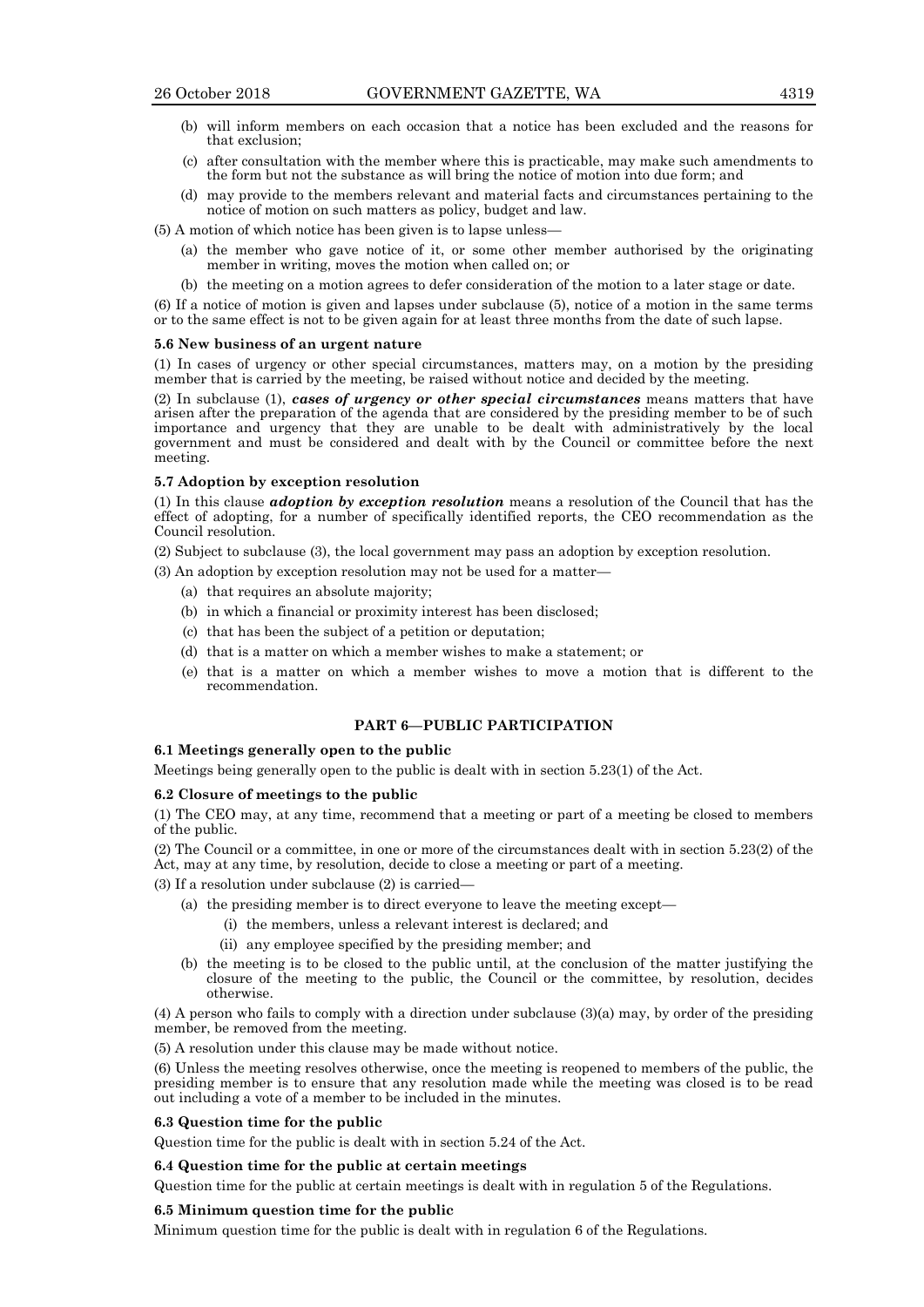## **6.6 Procedures for question time for the public**

Procedures for question time for the public are dealt with in regulation 7 of the Regulations.

## **6.7 Other procedures for question time for the public**

(1) A member of the public who raises a question during question time, is to state his or her name and address.

(2) A question may be taken on notice by the Council or committee for later response.

- (3) When a question is taken on notice the CEO is to ensure that—
	- (a) a response is given to the member of the public in writing; and
	- (b) a summary of the response is included in the agenda of the next meeting of the Council or committee.

(4) Where a question relating to a matter in which a relevant person has an interest is directed to the relevant person, the relevant person is to—

- (a) declare that he or she has an interest in the matter; and
- (b) allow another person to respond to the question.

(5) A member of the public shall have two minutes to submit a question or questions, unless the presiding member agrees to extend the time permitted.

(6) Each member of the public with a question is entitled to ask up to two questions before other members of the public will be invited to ask their questions.

(7) Where a member of the public provides written questions then the presiding member may elect for the questions to be responded to as normal business correspondence.

(8) The presiding member may decide that a public question shall not be responded to where—

- (a) the same or similar question was asked at a previous meeting, a response was provided and the member of the public is directed to the minutes of the meeting at which the response was provided;
- (b) the member of the public uses public question time to make a statement, provided that the presiding member has taken all reasonable steps to assist the member of the public to phrase the statement as a question; or
- (c) the member of the public asks a question that is offensive or defamatory in nature, provided that the presiding member has taken all reasonable steps to assist the member of the public to phrase the question in a manner that is not offensive or defamatory.

(9) The presiding member may agree to extend public question time beyond the prescribed 15 minutes, but not more than an additional 15 minutes.

(10) Where an answer to a question is given at a meeting, a summary of the question and the answer is to be included in the minutes.

(11) A person addressing the meeting is to cease that address immediately after being directed to do so by the presiding member.

(12) A person who fails to comply with a direction of the presiding member under subclause (11) may, by order of the presiding member, be removed from the meeting.

#### **6.8 Distinguished visitors**

If a distinguished visitor is present at a meeting, the presiding member may acknowledge the presence of the distinguished visitor at an appropriate time during the meeting, and the presence of that visitor shall be recorded in the minutes.

#### **6.9 Deputations**

(1) Any person or group wishing to be received as a deputation by the Council is to either—

- (a) apply, before the meeting, to the CEO for approval; or
- (b) with the approval of the presiding member, at the meeting, address the Council.

(2) The CEO may either—

- (a) approve the request and invite the deputation to attend a meeting of the Council; or
- (b) refer the request to the Council to decide by simple majority whether or not to receive the deputation.

(3) Unless the council resolves otherwise, a deputation invited to attend a Council meeting—

- (a) is not to exceed five persons, only two of whom may address the Council, although others may respond to specific questions from members;
- (b) is not to address the Council for a period exceeding ten minutes without the prior agreement of the presiding member under subclause (1) or resolution of Council; and
- (c) additional members of the deputation may be allowed to speak with the permission of the presiding member.

(4) A person addressing the meeting is to cease that address immediately after being directed to do so by the presiding member in order to preserve order, the time permitted has expired or the presentation has diverged from the purpose of the deputation.

(5) A person who fails to comply with a direction of the presiding member under subclause (4) may, by order of the presiding member, be removed from the meeting.

(6) Any matter which is the subject of a deputation to the Council is not to be decided by the Council until the deputation has completed its presentation.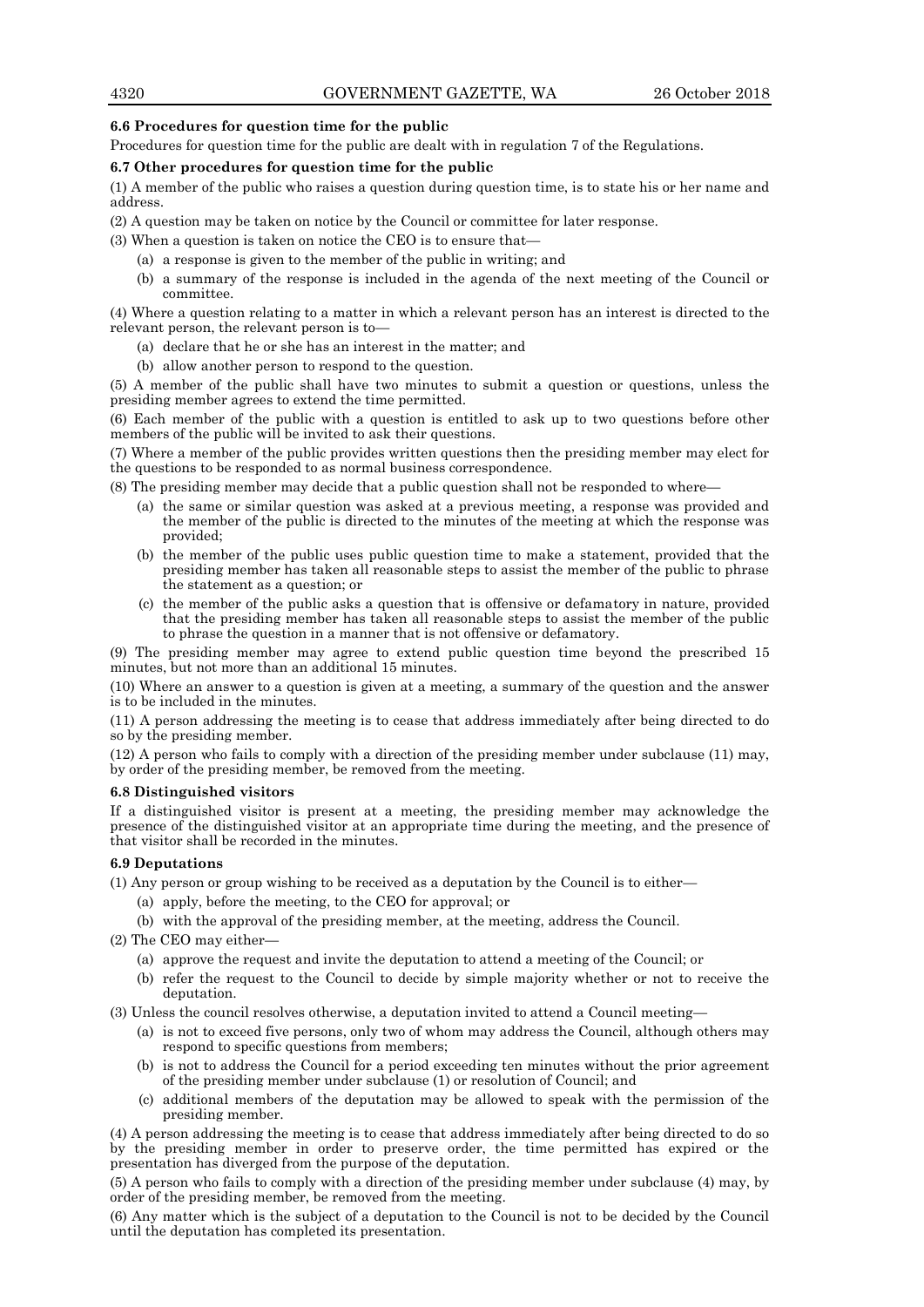#### **6.10 Presentation of petitions to Council**

(1) A petition to the local government is to—

- (a) be addressed to the President;
- (b) be made by electors of the district;
- (c) state the request on each page of the petition;
- (d) contain the name, address and signature of each elector making the request, and the date each elector signed;
- (e) contain a summary of the reasons for the request; and
- (f) state the name of the person to whom, and an address at which, notice to the petitioners can be given.

(2) Upon receiving a petition, the local government is to submit the petition to the relevant employee to be included in his or her deliberations and report on the matter that is the subject of the petition, subject to subclause (3).

(3) At any meeting, the Council is not to vote on any matter that is the subject of a petition presented to that meeting, unless—

- (a) the matter is the subject of a report included in the agenda; and
- (b) the Council has considered the issues raised in the petition.

#### **6.11 Presentation of gift or awards to Council**

(1) In this clause, a *presentation* means the acceptance of a gift or an award by the Council on behalf of the local government or the community.

(2) A presentation may be made to the Council at a meeting only with the prior approval of the President or CEO.

#### **6.12 Participation at committee meetings**

(1) In this clause a reference to a person is to a person who—

- (a) is entitled to attend a committee meeting;
- (b) attends a committee meeting; and
- (c) is not a member of that committee.

(2) A member may attend, as an observer, any meeting of a committee of which he or she is not a member or the deputy of a member, but is to sit in an area set aside for observers separated from the committee members.

(3) Without the consent of the presiding member, no person is to address a committee meeting.

(4) A person addressing the committee with the consent of the presiding member is to cease that address immediately after being directed to do so by the presiding member.

(5) A person who fails to comply with a direction of the presiding member under subclause (4) may, by order of the presiding member, be removed from the meeting.

(6) The Council may make a policy dealing with the circumstances in which a person may be given consent to address a committee meeting.

## **6.13 Council may meet to hear public submissions**

(1) Where an item on the agenda at a Council meeting is contentious and is likely to be the subject of a number of deputations, the meeting may resolve to meet at another time to provide a greater opportunity to be heard.

(2) The CEO and the President or presiding member shall set the time and date of the meeting to provide the opportunity to be heard.

(3) Where the Council resolves to meet to provide the opportunity to be heard under subclause (1), the presiding member shall—

- (a) instruct the CEO to provide local public notice of the time and date when the meeting will be held to provide an opportunity to be heard;
- (b) provide a written invitation to attend the meeting to provide the opportunity to be heard to all members of the public who have applied under clause 6.9 to make a deputation on the issue; and
- (c) cause minutes to be kept of the meeting to provide the opportunity to be heard.

(4) A meeting held under subclause (1) shall be conducted only to hear submissions, and shall not make any resolution.

(5) At a meeting held under subclause (1), each person making a submission shall be provided with the opportunity to fully state his or her case.

(6) A member of the public shall be limited to ten minutes in making an oral submission, but this period may be extended at the discretion of the presiding member.

(7) Once every member of the public has had the opportunity to make a submission the presiding member is to close the meeting.

(8) The CEO is to ensure that a report is included on the agenda of the next Council meeting summarising each submission made at the meeting held under subclause (1).

(9) The Council must not resolve on the matter that is the subject of a meeting under subclause (1) until it has received the CEO's report under subclause (8).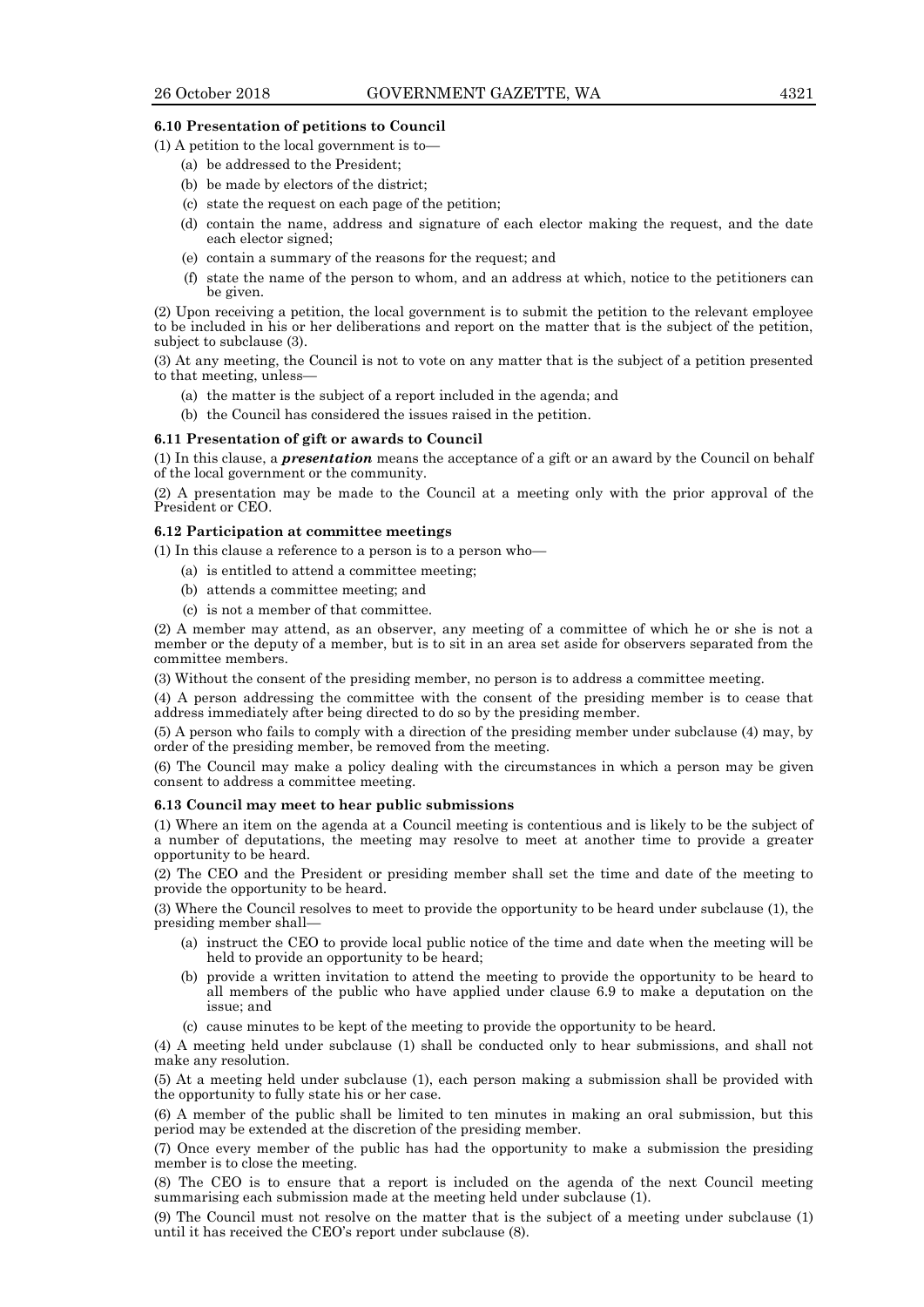## **6.14 Public inspection of agenda materials**

The right of the public to inspect the documents referred to, and in accordance with, regulation 14 of the Regulations may be exercised at the office of the local government.

## **6.15 Confidentiality of information withheld**

(1) Information withheld by the CEO from the public under regulation 14(2) of the Regulations is to be—

- (a) identified in the agenda of a meeting under the item *Matters for which meeting may be closed*;
- (b) marked *Confidential* in the agenda; and
- (c) kept confidential by members and employees until the Council resolves or the CEO determines otherwise.

(2) A member or an employee in receipt of confidential information under subclause (1) or information that is provided or disclosed during a meeting or part of a meeting that is closed to the public is not to disclose any of that information to any person other than another member or an employee to the extent necessary for the purpose of carrying out his or her duties.

(3) Subclause (2) does not apply where a member or employee discloses the information to his or her lawyer or government officer for the purpose of seeking advice in order to lawfully fulfil his or her role and responsibilities.

## **6.16 Recording of proceedings**

(1) A person is not to use any electronic, visual or audio recording device or instrument to record the proceedings of a meeting without the permission of the presiding member.

(2) If the presiding member gives permission under subclause (1), the presiding member is to advise the meeting, immediately before the recording is commenced, that such permission has been given and the nature and extent of that permission.

## **6.17 Prevention of disturbance**

(1) A reference in this clause to a person is to a person other than a member.

(2) A person addressing a meeting shall extend due courtesy and respect to the members and the processes under which it operates and shall comply with any direction by the presiding member.

(3) A person observing a meeting shall not create a disturbance at a meeting, by interrupting or interfering with the proceedings, whether by expressing approval or dissent, by conversing or by any other means.

(4) A person shall ensure that his or her mobile telephone or audible pager is not audible or used during any meeting.

(5) The presiding member may expel a person from the meeting by ordering the person to leave the meeting room, if—

(a) after being warned, the person again acts contrary to this clause, or to this local law; or

(b) a person refuses or fails to comply with a direction of the presiding member.

(6) A person who is ordered to leave the meeting room and fails to do so may by order of the presiding member, be removed from the meeting room, and if the presiding member orders, from the premises.

(7) A person in breach of this clause is subject to the penalties specified in clause 19.1.

(8) A person shall not behave in a manner that is contrary to section 75 of the Criminal Code.

## **PART 7—QUESTIONS BY MEMBERS**

## **7.1 Questions by members**

(1) Members may ask questions of the CEO relating to an item on the notice paper.

(2) A member asking question at a meeting may ask a question without notice and with the consent of the presiding member, may ask one or more further questions.

(3) Where possible the CEO shall endeavour to answer the question to the best of his or her knowledge and ability, however, if the information is unavailable or the answer requires research or investigation, the CEO may request that—

- (a) the question be placed on notice for the next meeting; and
- (b) the answer to the question be given to the member who asked it within 14 days.

(4) Every question and answer—

- (a) is to be brief and concise; and
- (b) is not to be accompanied by discussion, except to the extent necessary to explain the question or answer.

(5) In answering any question, the CEO may qualify his or her answer and may at a later time in the meeting or at a subsequent meeting alter, correct, add to or otherwise amend the original answer.

## **PART 8—CONDUCT OF MEMBERS**

## **8.1 Members to be in their proper places**

(1) At the first meeting held after each ordinary elections day, the CEO is to allot by random draw, a position at the Council table to each member, and the member is to occupy that position when present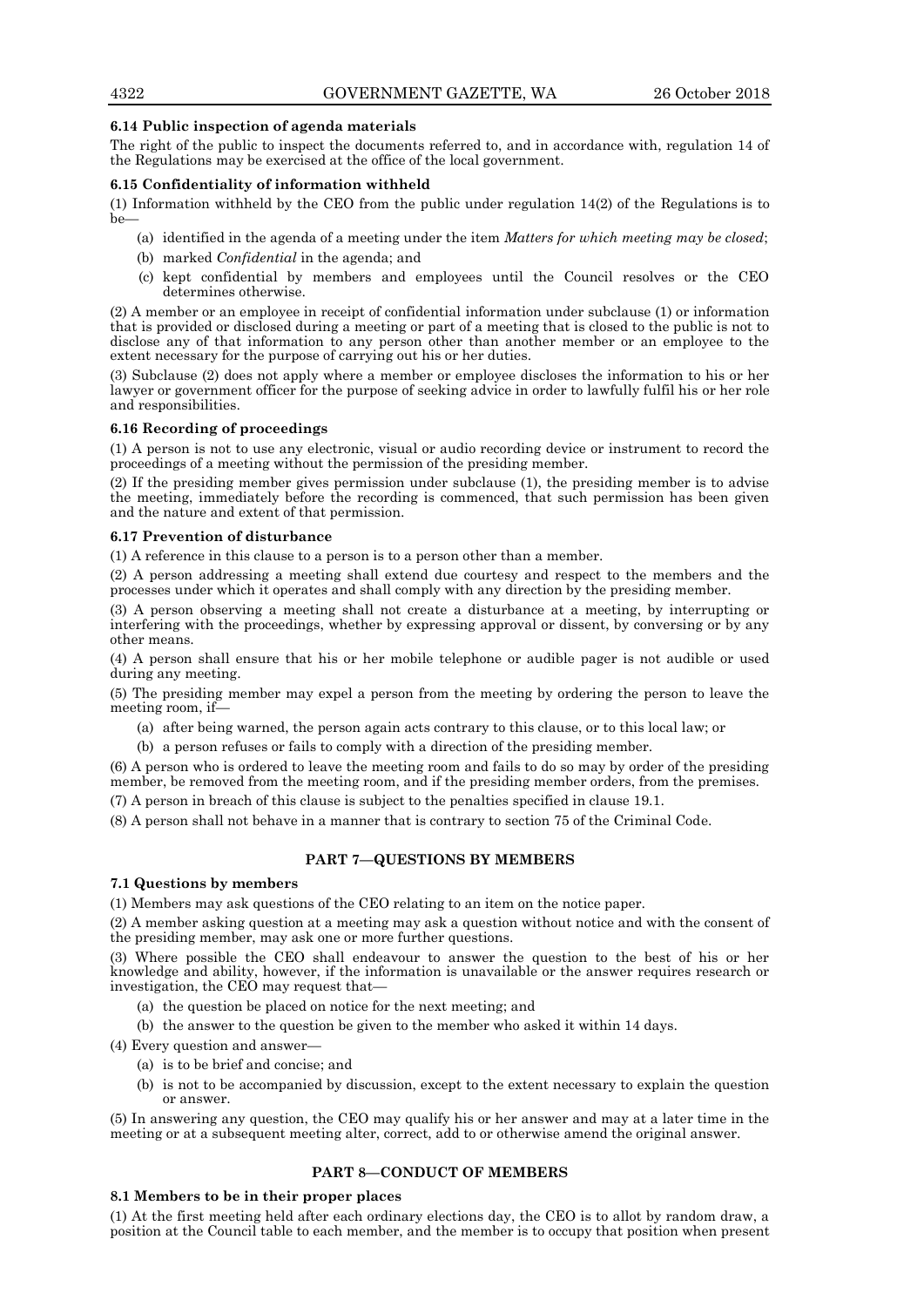at meetings of the Council until such time as there is a call by a majority of members for a reallotment of positions.

(2) Each member is to occupy his or her allotted position at each Council meeting.

## **8.2 Respect to the Presiding Member**

After the business of a meeting has been commenced, a member is not to enter or leave the meeting without first paying due respect to the presiding member.

## **8.3 Official titles to be used**

A speaker, when referring to the President, Deputy President or presiding member, or a member or employee, is to use the title of that person's office.

## **8.4 Entering or leaving a meeting**

(1) During the course of a meeting, a member is not to enter or leave the meeting without first advising the presiding member, in order to facilitate the recording in the minutes of the time of entry or departure, and ensuring a quorum is present in the meeting.

(2) Where a member is leaving a meeting and does not intend to return, the member is to advise the presiding member of such prior to departing.

## **8.5 Members to indicate their intention to speak**

A member who wishes to speak is to indicate his or her intention to speak by raising his or her hand or by another method agreed by the presiding member.

## **8.6 Priority of speaking**

(1) Where two or more members indicate, at the same time, their intention to speak, the presiding member is to decide which member is entitled to be heard first.

(2) A decision of the presiding member under subclause (1) is not open to discussion or dissent.

(3) A member is to cease speaking immediately after being asked to do so by the presiding member.

## **8.7 Presiding member may take part in debates**

The presiding member may take part in a discussion of any matter before the meeting, subject to compliance with this local law.

## **8.8 Relevance**

(1) A member is to restrict his or her remarks to—

- (a) the motion or amendment under discussion;
- (b) a personal explanation; or
- (c) a point of order.

## (2) The presiding member may at any time—

- (a) call the attention of the meeting to—
	- (i) any irrelevant, repetitious, offensive or insulting language by a member; or
	- (ii) any breach of order by a member; and
- (b) direct that member, if speaking, to discontinue his or her speech.

(3) A member is to comply with the direction of the presiding member under subclause (2) by immediately ceasing to speak.

## **8.9 Speaking twice**

Without the consent of the presiding member, a member is not to address a meeting more than once on any motion or amendment except—

- (a) as the mover of a substantive motion, to exercise a right of reply;
- (b) to raise a point of order; or
- (c) to make a personal explanation.

#### **8.10 Duration of speeches**

A member is not to speak on any matter for more than five minutes without the consent of the meeting which, if given, is to be given without debate.

## **8.11 No speaking after conclusion of debate**

A member is not to speak on any motion or amendment—

- (a) after the mover has replied; or
- (b) after the question has been put.

## **8.12 No interruption**

A member is not to interrupt another member who is speaking unless—

- (a) to raise a point of order;
- (b) to call attention to the absence of a quorum;
- (c) to make a personal explanation under clause 8.13; or
- (d) to move a procedural motion that the member be no longer heard under clause  $11.1(g)$ .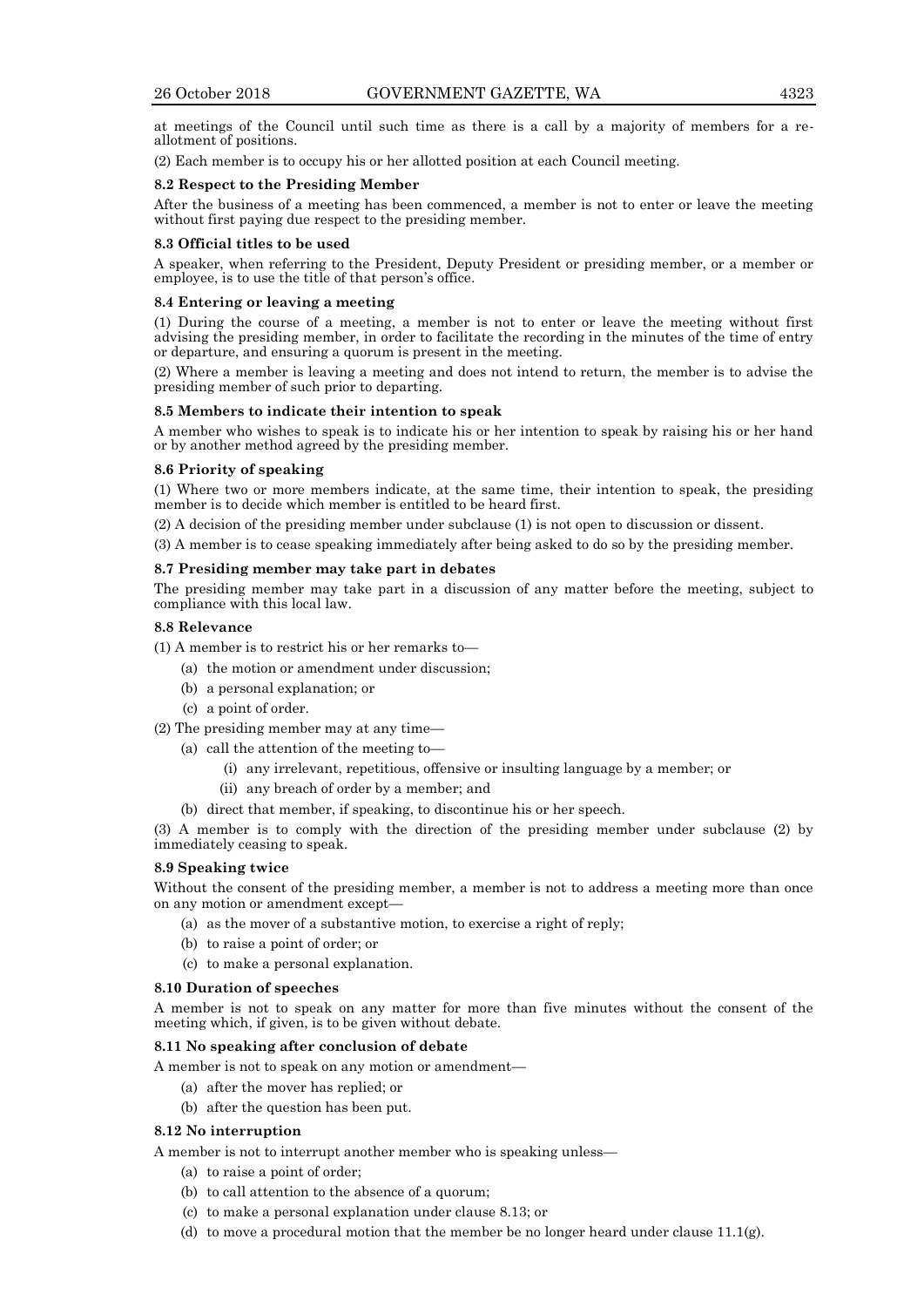## **8.13 Personal explanations**

(1) A member who wishes to make a personal explanation relating to a matter referred to by another member who is then speaking is to indicate to the presiding member his or her intention to make a personal explanation.

(2) The presiding member is to determine whether the personal explanation is to be heard immediately or at the conclusion of the speech by the other member.

(3) A member making a personal explanation is to confine his or her observations to a succinct statement relating to a specific part of the speech at which he or she may have been misunderstood.

## **8.14 No reopening of discussion**

A member is not to reopen discussion on any decision, except to move that the decision be revoked or changed.

#### **8.15 Adverse reflection**

(1) A member is not to reflect adversely on a decision of the Council or committee except on a motion that the decision be revoked or changed under Part 16.

(2) Unless the meeting resolves, without debate, that the motion then before the meeting cannot otherwise be adequately considered, a member is not—

- (a) to reflect adversely on the character or actions of another member or employee; or
- (b) to impute any motive to a member or employee.

(3) A member is not to use offensive or objectionable expressions in reference to any member, employee or other person.

(4) If a member specifically requests, immediately after their use, that any particular words used by a member be recorded in the minutes—

- (a) the presiding member is to cause the words used to be taken down and read to the meeting for verification; and
- (b) the Council or committee may, by resolution, decide to record those words in the minutes.

#### **8.16 Withdrawal of offensive language**

(1) A member must withdraw the expression and make a satisfactory apology when directed by the presiding member, if the presiding member is of the opinion that an expression used by the member—

- (a) in the absence of a resolution under subclause  $8.15(2)$ 
	- (i) reflects adversely on the character or actions of another member or employee; or
		- (ii) imputes any motive to a member or employee; or
- (b) is offensive or insulting.

(2) If a member fails to comply with a direction of the presiding member under subclause (1), the presiding member may refuse to hear the member further on the matter then under discussion and call on the next speaker.

## **PART 9—PRESERVING ORDER**

## **9.1 Presiding member to preserve order**

(1) The presiding member is to preserve order, and, whenever considered necessary, may call any member to order.

(2) When the presiding member speaks during a debate, any member then speaking, or indicating that he or she wishes to speak, and every member present is to preserve strict silence so that the presiding member may be heard without interruption.

(3) Subclause (2) is not to be used by the presiding member to exercise the right provided in clause 8.7, but to preserve order.

## **9.2 Point of order**

- (1) A member may object, by way of a point of order, only to a breach of—
	- (a) this local law; or
	- (b) any other written law.
- (2) Despite anything in this local law to the contrary, a point of order—
	- (a) takes precedence over any discussion; and
	- (b) until determined, suspends the consideration or discussion of any other matter.

#### **9.3 Procedures on a point of order**

(1) A member who is addressing the presiding member is not to be interrupted except on a point of order.

(2) A member interrupted on a point of order shall not continue until permitted, but is to remain silent until—

- (a) the member raising the point of order has been heard; and
- (b) the presiding member has ruled on the point of order.

## **9.4 Calling attention to breach**

A member may, at any time, draw the attention of the presiding member to any breach of this local law.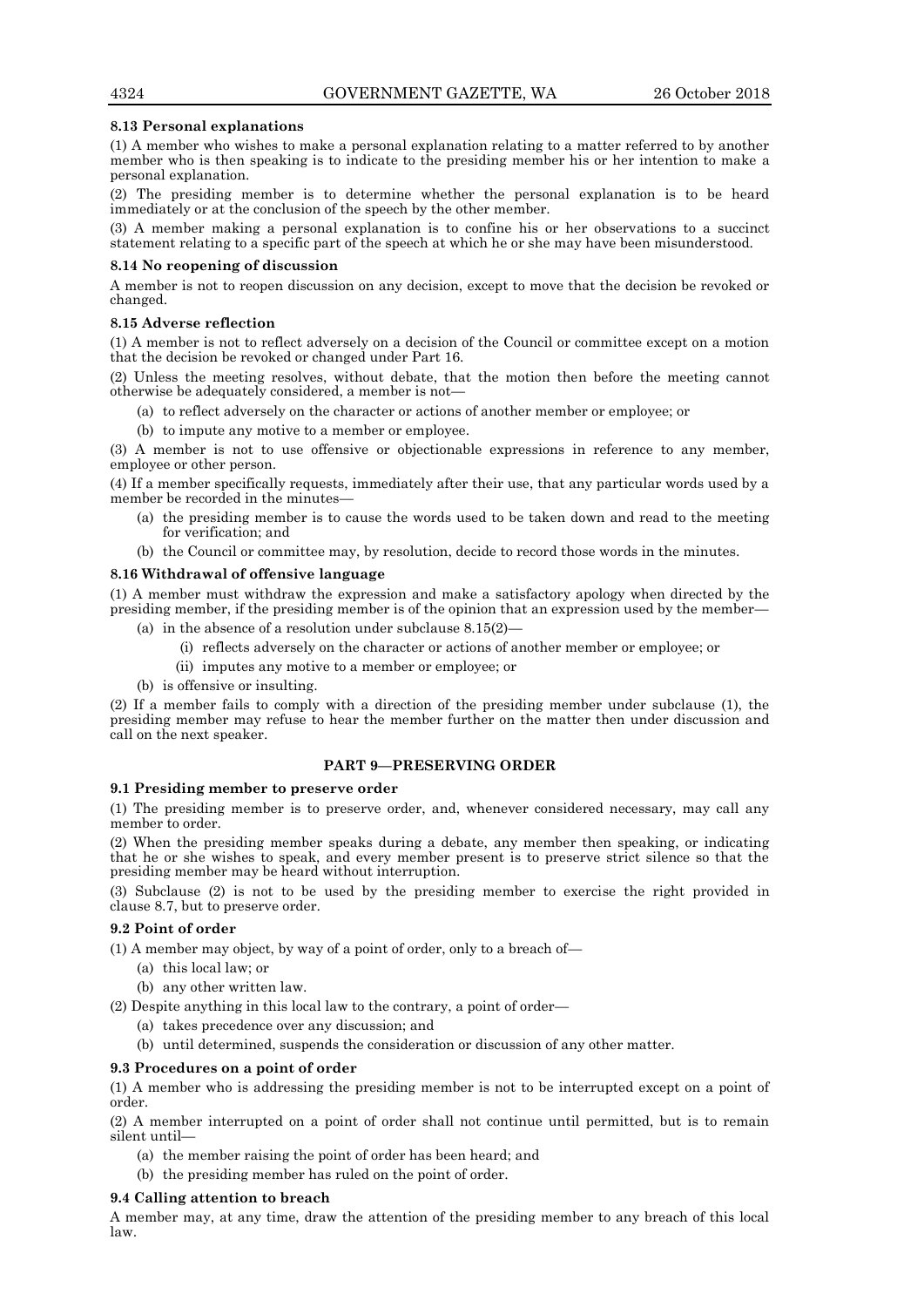#### **9.5 Ruling by the presiding member**

(1) The presiding member is to rule on any point of order which is raised by either upholding or rejecting the point of order.

(2) A ruling by the presiding member on a point of order—

- (a) is not to be the subject of debate or comment except to move or vote on a motion under paragraph (b); and
- (b) is to be final unless the majority of members then present and voting, on a motion moved immediately after the ruling, dissent from the ruling.

(3) Subject to a motion of dissent being carried under subclause (2), if the presiding member rules that—

- (a) any motion, amendment or other matter before the meeting is out of order, it is not to be considered further; and
- (b) a statement made or act done by a member is out of order, the presiding member may require the member to make an explanation, retraction or apology.

#### **9.6 Continued breach of order**

The presiding member may direct the member to refrain from taking any further part in the debate of that item, other than by voting, and the member is to comply with that direction, if a member—

- (a) persists in any conduct that the presiding member had ruled is out of order; or
- (b) refuses to make an explanation, retraction or apology required by the presiding member under clause 9.5(3).

## **9.7 Right of presiding member to adjourn**

(1) For the purpose of preserving or regaining order, the presiding member may adjourn the meeting for a period up to 15 minutes.

(2) On resumption, the debate is to continue at the point at which the meeting was adjourned.

(3) If, at any one meeting, the presiding member adjourns the meeting more than once for the purpose of preserving or regaining order, the second or subsequent adjournment may be to a later time on the same day or to another day.

## **PART 10—DEBATE OF SUBSTANTIVE MOTIONS**

## **10.1 Motions to be stated and in writing**

Any member who wishes to move a substantive motion or an amendment to a substantive motion—

- (a) is to state the substance of the motion before speaking to it; and
- (b) if required by the presiding member, is to put the motion or amendment in writing.

## **10.2 Complex motions**

The presiding member may require that a complex substantive motion, or a complex amendment to a substantive motion, is to be broken down and put in the form of more than one motion, each of which is to be put in sequence.

#### **10.3 Motions to be supported**

(1) A substantive motion or an amendment to a substantive motion is not open to debate until it has been seconded.

(2) A motion to revoke or change a decision made at a Council or committee meeting is not open to debate unless the motion has the support required under regulation 10 of the Regulations.

#### **10.4 Unopposed business**

(1) Immediately after a substantive motion has been moved and seconded, the presiding member may ask the meeting if any member opposes it.

(2) If no member opposes the motion, the presiding member may declare it carried without debate and without taking a vote.

(3) A motion declared carried under this clause is to be recorded in the minutes as a unanimous decision of the meeting.

(4) This clause does not apply—

- (a) if a member opposes a motion; or
- (b) to a motion to revoke or change a decision which has been made at a Council or committee meeting.

#### **10.5 Only one substantive motion at a time**

(1) When a substantive motion is under debate at a meeting, no further substantive motion is to be accepted.

(2) The meeting is not to consider more than one substantive motion at any time.

## **10.6 Order of call in debate**

The presiding member*—*

(a) is to manage debate in any manner considered appropriate to fully consider and determine the business before the meeting; and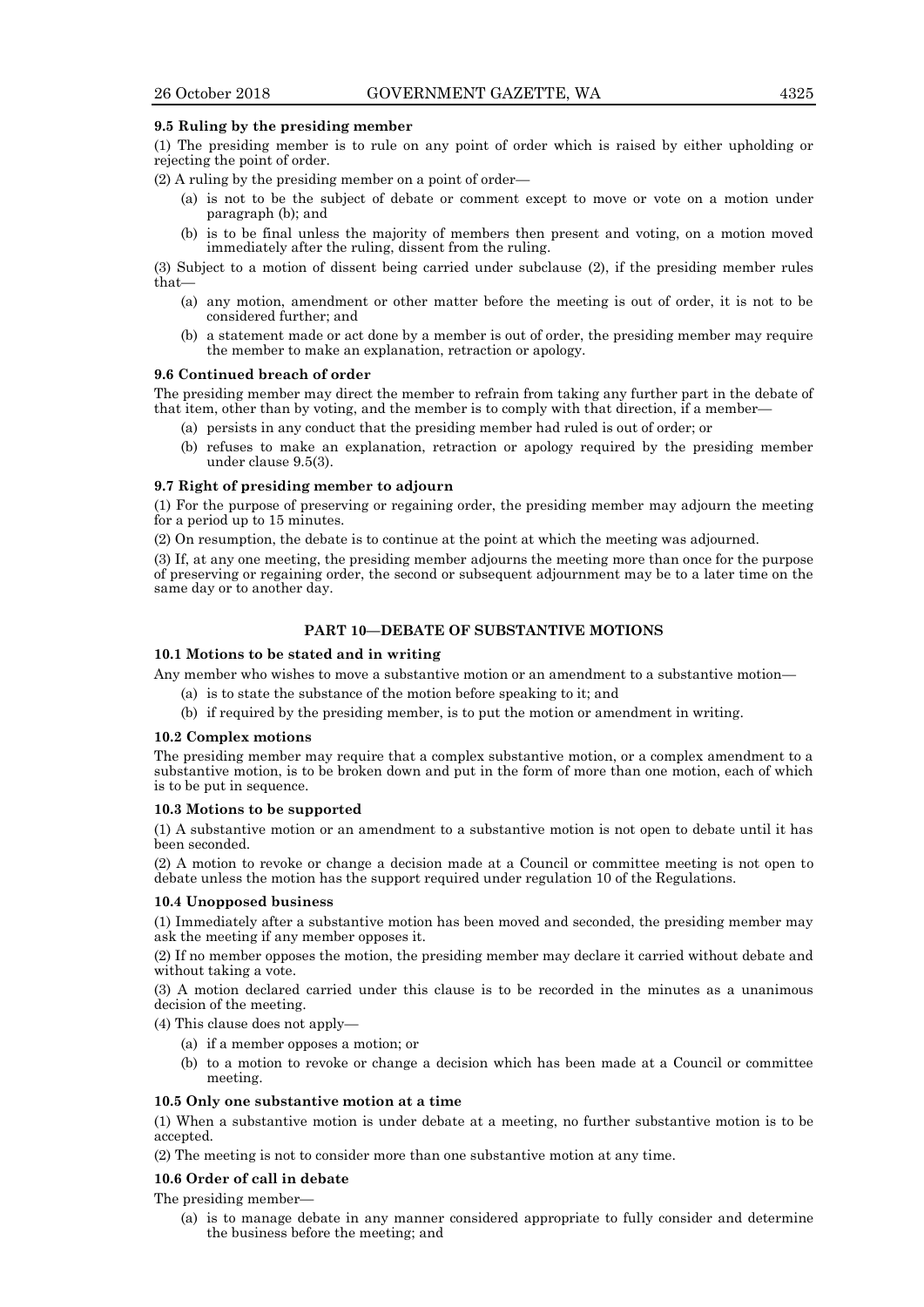- (b) is to call speakers to a substantive motion or amendment in the following order—
	- (i) the mover to state the motion;
	- (ii) a seconder to the motion;
	- (iii) the mover to speak to the motion;
	- (iv) the seconder to speak to the motion;
	- (v) a speaker against the motion;
	- (vi) a speaker for the motion;
	- (vii) other speakers against and for the motion, alternating where possible; and
	- (viii) mover takes right of reply which closes debate.

#### **10.7 Limit of debate**

The presiding member may offer the right of reply and put a substantive motion to the vote if he or she believes that sufficient discussion has taken place even though all members may not have spoken.

#### **10.8 Member may require motion to be read**

A member may require the motion under discussion to be read at any time during a debate, but not so as to interrupt any other member who is speaking.

#### **10.9 Consent of seconder required for alteration**

The mover of a substantive motion may not alter the wording of the motion without the consent of the seconder.

## **10.10 Order of amendments**

Any number of amendments may be proposed to a substantive motion, but when an amendment is moved to a substantive motion, no second or subsequent amendment is to be moved or considered until the first amendment has been withdrawn, carried or lost.

#### **10.11 Form of an amendment**

An amendment must add, delete, or substitute words to the substantive motion.

## **10.12 Amendment must not negate original motion**

An amendment to a substantive motion cannot negate the original motion or the intent of the original motion.

#### **10.13 Relevance of amendments**

Each amendment is to be relevant to the motion in respect of which it is moved.

## **10.14 Mover of motion may speak on amendment**

Any member may speak during debate on an amendment consistent with subclause 10.6(b).

#### **10.15 Effect of an amendment**

If an amendment to a substantive motion is carried, the motion as amended then becomes the substantive motion, on which any member may speak and any further amendment may be moved.

#### **10.16 Withdrawal of motion or amendment**

(1) Subject to subclause (2), the meeting may, without debate, grant leave to withdraw a motion or amendment on the request of the mover of the motion or amendment and with the approval of the seconder.

(2) Where an amendment has been proposed to a substantive motion, the substantive motion is not to be withdrawn, except by consent of the majority of members present, until the amendment proposed has been withdrawn or lost.

#### **10.17 Right of reply**

(1) The mover of a substantive motion has the right of reply.

- (2) The mover of any amendment to a substantive motion has a right of reply.
- (3) The right of the reply may only be exercised—
	- (a) where no amendment is moved to the substantive motion, at the conclusion of the discussion on the motion; or
	- (b) where one or more amendments have been moved to the substantive motion, at the conclusion of the discussion on the substantive motion and any amendments.

(4) After the mover of the substantive motion has commenced the reply—

- (a) no other member is to speak on the motion;
- (b) there is to be no further discussion on, or any further amendment to, the motion.

(5) The right of the reply is to be confined to rebutting arguments raised by previous speakers and no new matter is to be introduced.

(6) At the conclusion of the right of reply, the substantive motion, or the substantive motion as amended, is immediately to be put to the vote.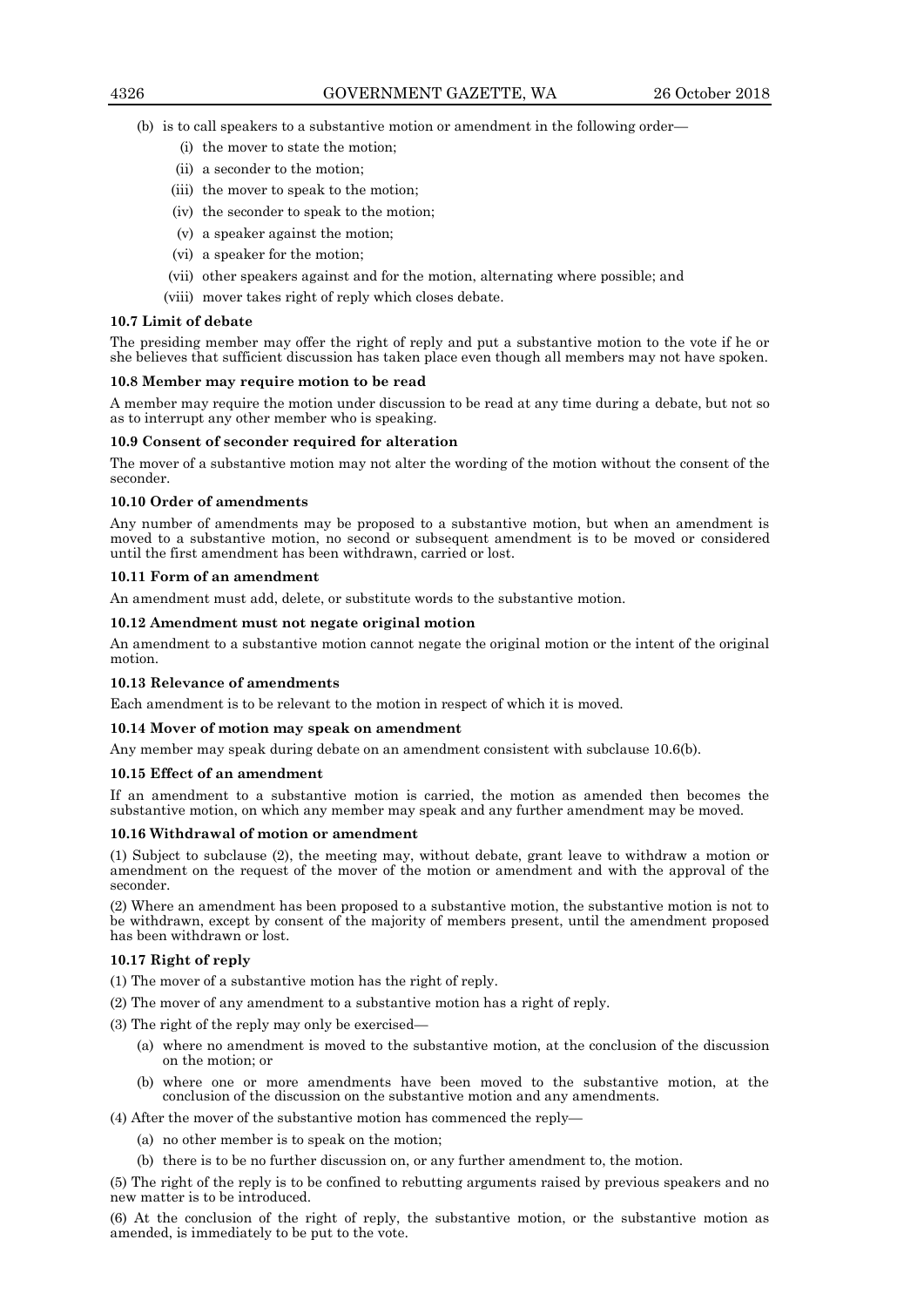## **PART 11—PROCEDURAL MOTIONS**

## **11.1 Permissible procedural motions**

In addition to the right to move an amendment to a substantive motion a member may move the following procedural motions—

- (a) that the meeting proceed to the next item of business;
- (b) that the debate be adjourned;
- (c) that the meeting now adjourn;
- (d) that the ruling of the presiding member be disagreed with;
- (e) that the meeting be closed to the public;
- (f) that the question be now put; and
- (g) that the member be no longer heard.

#### **11.2 No debate**

(1) The mover of a motion specified in subclause  $11.1(a)$ , (b), (c), (d) or (e) may speak to the motion for not more than two minutes, the seconder is not to speak other than to formally second the motion, and there is to be no debate on the motion.

(2) The mover of a motion specified in subclause 11.1(f) or (g) may not speak to the motion, the seconder is not to speak other than to formally second the motion, and there is to be no debate on the motion.

#### **11.3 Procedural motion—right of reply on substantive motion**

The carrying of a procedural motion which closes debate on the substantive motion or amendment and forces a decision on the substantive motion or amendment does not deny the right of reply to the mover of the substantive motion.

#### **11.4 Meeting to proceed to the next business**

(1) The motion *that the meeting proceed to the next item of business*, if carried, has the effect that—

- (a) the debate on the substantive motion or amendment ceases immediately;
	- (b) no decision is made on the substantive motion;
	- (c) the meeting moves to the next item of business; and
	- (d) there is no requirement for the matter to be raised again for consideration.

(2) No person who has moved, seconded, or spoken for or against the substantive motion, or any amendment to the substantive motion, may move a motion to proceed to the next business.

#### **11.5 Debate to be adjourned**

A motion *that the debate be adjourned*—

- (a) is to state the time and date or circumstances to which the debate is to be adjourned; and
- (b) if carried, has the effect that all debate on the substantive motion or amendment ceases immediately, but continues at the time stated in the motion.

## **11.6 Meeting now adjourn**

(1) A motion *that the meeting now adjourn*—

- (a) is to state the time and date or circumstances to which the meeting is to be adjourned; and
- (b) if carried, has the effect that the meeting is adjourned to the time and date or circumstances specified in the motion.

(2) A member is not to move or second more than one motion of adjournment during the same sitting of the Council or committee.

(3) Before putting the motion for the adjournment of the meeting, the presiding member may seek leave of the meeting to deal first with matters that may be the subject of an adoption by exception resolution under clause 5.7.

(4) A meeting adjourned under subclause (1) is to continue from the point at which it was adjourned, unless the presiding member or the meeting determines otherwise.

#### **11.7 Ruling of the presiding member to be disagreed with**

If the motion *that the ruling of the presiding member be disagreed with*, is carried, that ruling is to have no effect and the meeting is to proceed accordingly.

#### **11.8 Meetings closed to the public**

Closure of meetings to the public is dealt with under clause 6.2.

#### **11.9 Question to be put**

(1) If the motion *that the question be now put* is carried during debate on a substantive motion without amendment, the presiding member is to offer the right of reply and then put the motion to the vote without further debate.

(2) No person who has moved, seconded, or spoken for or against the substantive motion, or any amendment to the substantive motion, may move the motion.

(3) If the motion is carried during discussion of an amendment, the presiding member is to put the amendment to the vote without further debate.

(4) If the motion is lost, debate is to continue.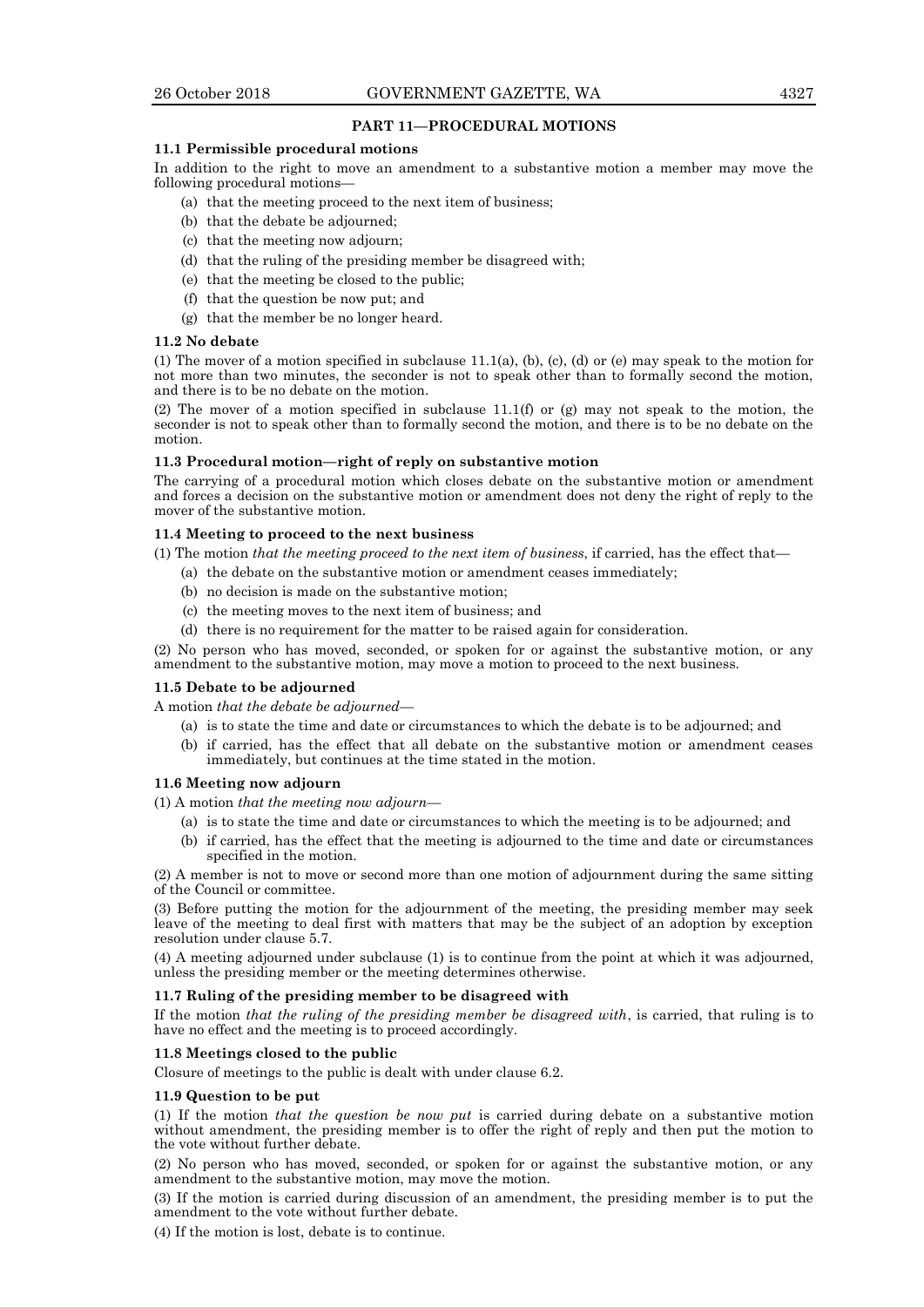#### **11.10 Member to be no longer heard**

If the motion *that the member be no longer heard* is carried, the speaker against whom the motion has been moved cannot speak further on the current substantive motion, or any amendment relating to it, except to exercise the right of reply if he or she is the mover of the substantive motion.

## **PART 12—DISCLOSURE OF INTERESTS**

## **12.1 Disclosure of interests**

Disclosure of interests is dealt with in Division 6 of Part 5 of the Act.

## **PART 13—VOTING**

#### **13.1 Motion or amendment—when put**

(1) Immediately after the debate on any motion or amendment is concluded and the right of reply has been exercised, the presiding member—

- (a) is to put the motion or amendment to the meeting; and
- (b) if requested by any member, is to again state the terms of the motion or amendment.

(2) A member is not to leave the meeting when the presiding member is putting any motion or amendment.

## **13.2 Majorities required for decisions**

The majorities required for decisions of the Council and committees are dealt with in section 5.20 of the Act.

#### **13.3 Voting**

Voting is dealt with in section 5.21 of the Act and regulation 9 of the Regulations.

## **13.4 Method of taking vote**

(1) In taking the vote on any motion or amendment the presiding member—

- (a) is to put the motion, first in the affirmative, and then in the negative;
- (b) may put the motion in this way as often as may be necessary to enable determination whether the affirmative or the negative has the majority of votes;
- (c) may accept a vote on the voices or may require a show of hands; and
- (d) subject to this clause, is to declare the result.

(2) If a member calls for a show of hands, the result of the vote is to be determined on the count of raised hands.

## **PART 14—MINUTES OF MEETINGS**

## **14.1 Content of minutes**

(1) The content of minutes is dealt with in regulation 11 of the Regulations.

(2) Recording of names of those voting is under section 5.21(4) of the Act.

(3) In addition to the matters required by regulation 11 of the Regulations, the minutes of a meeting is to include—

- (a) where an application for approval is refused or the authorisation of a licence, permit or certificate is withheld or cancelled, the reasons for the decision; and
- (b) the number of members present voting for or against a motion or amendment.

#### **14.2 Keeping of minutes**

The keeping and confirmation of minutes are dealt with in section 5.22 of the Act.

## **14.3 Public inspection of unconfirmed minutes**

The public inspection of unconfirmed minutes is dealt with in regulation 13 of the Regulations.

#### **14.4 Confirmation of minutes**

(1) When minutes of an ordinary meeting of the Council or committee are distributed for consideration prior to their confirmation at the next meeting, if a member is dissatisfied with the accuracy of the minutes, the member may provide the local government with a written copy of the alternative wording to amend the minutes no later than seven clear working days before the next ordinary meeting of the Council or committee.

(2) At the next ordinary meeting of the Council or committee, the member who provided the alternative wording shall, at the time for confirmation of minutes—

- (a) state the item or items with which he or she is dissatisfied; and
- (b) propose a motion clearly outlining the alternative wording to amend the minutes.

(3) Members must not discuss items of business contained in the minutes, other than discussion as to their accuracy as a record of the proceedings.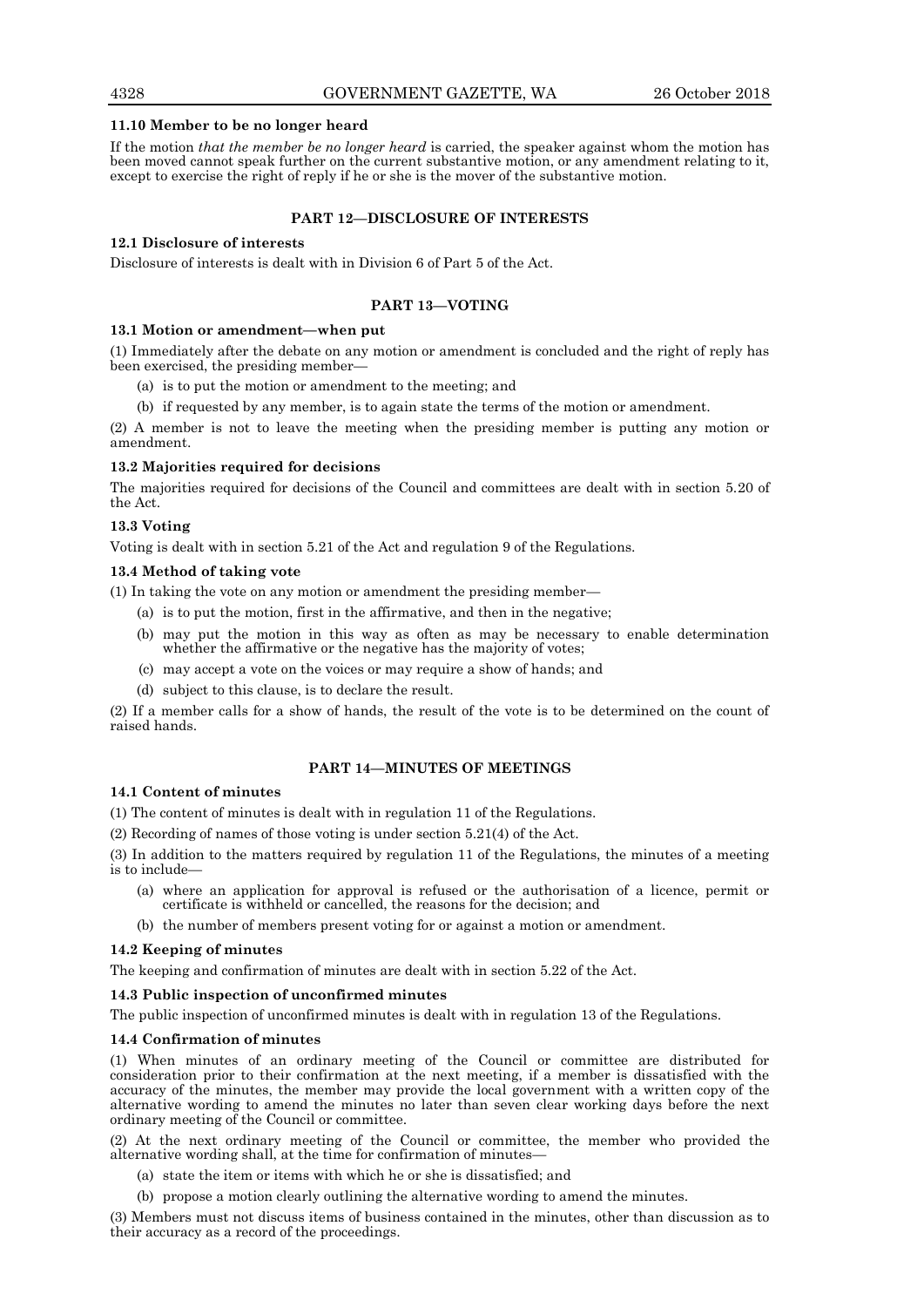## **PART 15—ADJOURNMENT OF MEETING**

#### **15.1 Meeting may be adjourned**

The Council or committee may adjourn a meeting—

- (a) to a later time on the same day; or
- (b) to any other time on any other day, including a time which coincides with the conclusion of another meeting or event.

#### **15.2 Effect of adjournment**

Where any matter, motion, debate or meeting is adjourned under this local law, debate is to be resumed at the next meeting at the point where it was interrupted.

## **PART 16—REVOKING OR CHANGING DECISIONS**

#### **16.1 Requirements to revoke or change decisions**

(1) The requirements to revoke or change a decision made at a meeting are dealt with in regulation 10 of the Regulations.

(2) For avoidance of doubt, this Part applies to committees exercising delegated authority of Council.

#### **16.2 Limitations on powers to revoke or change decisions**

- (1) Subject to subclause (2), a meeting is not to consider a motion to revoke or change a decision—
	- (a) where, at the time the motion is moved or notice is given, any action has been taken under clause 16.3 to implement the decision; or
	- (b) where the decision is procedural in its form or effect.

(2) A meeting may consider a motion to revoke or change a decision of the kind described in subclause  $(1)(a)$  if the motion is accompanied by a written statement of the legal and financial consequences of carrying the motion.

#### **16.3 Implementing a decision**

(1) In this clause—

*authorisation* means a licence, permit, approval or other means of authorising a person to do anything;

*implement*, in relation to a decision, includes—

- (i) communicate notice of the decision to a person affected by, or with an interest in, the decision; and
- (ii) take any other action to give effect to the decision; and
- *valid notice of revocation motion* means a notice of motion to revoke or change a decision that complies with the requirements of the Act, Regulations and the Local Laws and may be considered, but has not yet been considered, by the Council or a committee as the case may be.

(2) The Council or a committee may, by resolution carried at the same meeting at which a decision was made, direct the CEO or another person to take immediate action to implement the decision.

(3) A decision made at a meeting is not to be implemented by the CEO or any other person—

- (a) subject to subclause (2), until the afternoon of the first business day after the commencement of the meeting at which the decision was made; or
- (b) if the CEO or that person is given a valid notice of revocation motion before commencing any implementation action; and
- (c) unless and until the valid notice of revocation motion has been determined by the Council or the committee as the case may be.

(4) The CEO is to ensure that members of the public attending the meeting are informed by an appropriate notice at the commencement of both agenda and minutes of the meeting, that a decision to grant an authorisation—

- (a) is to take effect only in accordance with this clause; and
- (b) cannot be acted upon by the person who has been granted the authorisation unless and until the decision has been implemented in accordance with this clause.

## **PART 17—SUSPENSION OF LOCAL LAW**

#### **17.1 Suspension of local law**

(1) A member may at any time move that the operation of one or more of the provisions of this local law be suspended.

(2) A member moving a motion under subclause (1) is to state the reasons for the motion but no other discussion is to take place.

(3) A motion under subclause (1) is to—

- (a) be seconded;
- (b) be carried by absolute majority; and
- (c) is to suspend the operation of the clause or clauses to which the motion relates for the duration of the meeting, unless the meeting resolves otherwise.